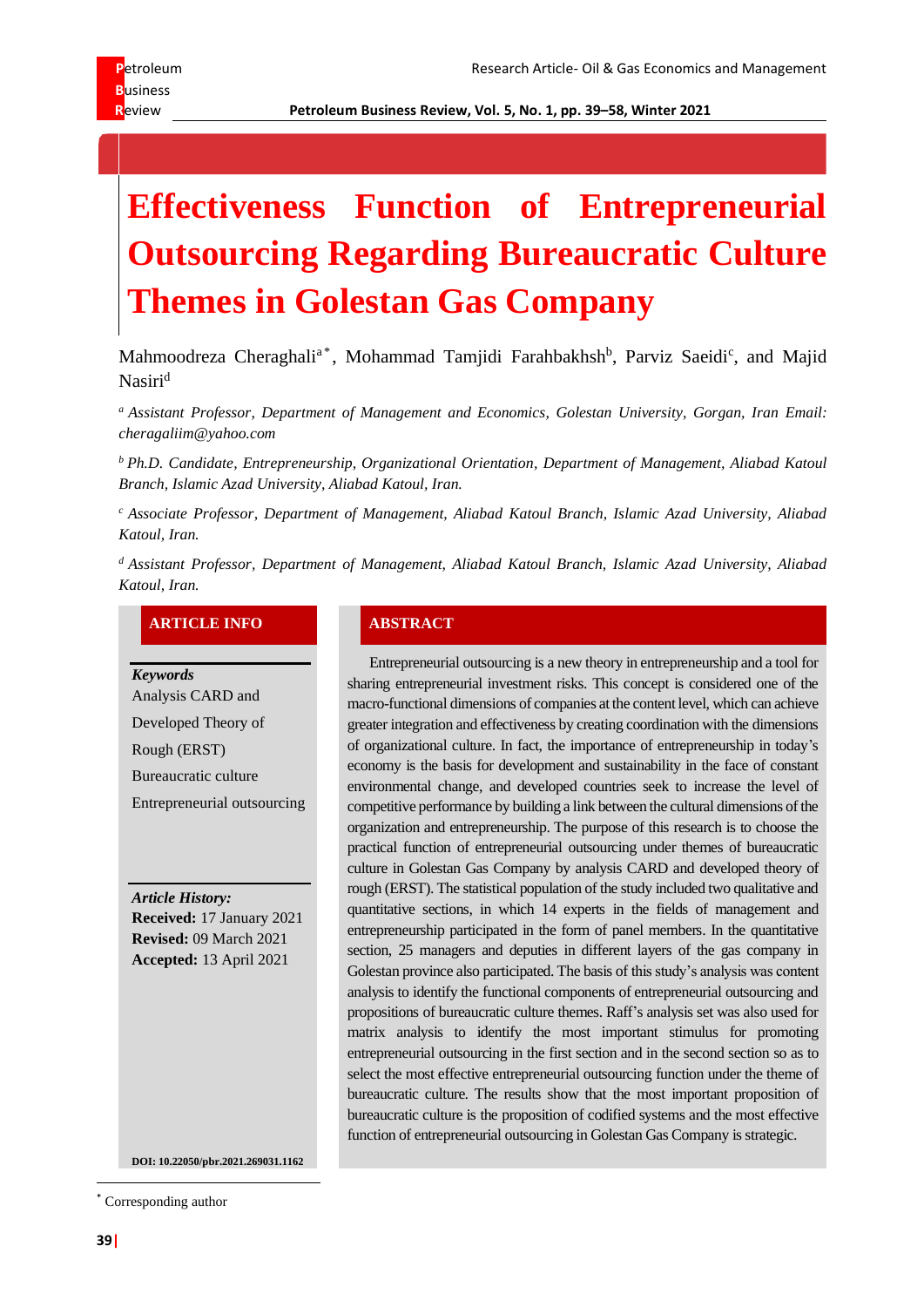# **1. Introduction**

One of the most significant achievements of the traditional paradigm of public administration was the mere focus on bureaucracy as a structural basis that paid particular attention to authority and behavioral standardization. Contrary to this paradigm, many critics, without denying all the positive effects of the traditional paradigm, developed the management-oriented dimension to create a new paradigm for public administration called modern government management. The stark difference between the new management paradigm and the traditional paradigm was the difference in market-based approaches and entrepreneurial management (Forouharfar, 2020). Modern government management theorists have focused on the organization's ways of interacting with the market, criticizing the mere emphasis on hierarchy and ignoring the private sector. Nevertheless, the main problem was forming a culture that contrasts with the new paradigm approach because the structure and strategies have a long-standing relationship with culture, and changing one section alone cannot lead the organization to a new paradigm. Therefore, creating alignment between cultural dimensions and even bureaucratic cultural dimensions can help increase the effectiveness of the company's macro functions in the external environment (Volkova and Chiker, 2020). Therefore, many researchers such as Gayarre et al. (1992), Molnar (2018), and Santana (2017) have defined organizational culture as a miniature of the macro processes of the organizational environment and confirmed the connection between the cultural dimensions of the organization and new approaches to modern government management such as entrepreneurship. Recognizing and evaluating an organization's culture as a platform for organizational change play a vital role in the success of organizations. Culture in an organization is the personality of a human being forming the basis of its existence and causing the organization's cohesion in moving toward the goals. Because organizational culture shapes the behavior of members of the organization, including employees and managers at different levels, it can significantly affect the organization's ability to create change and strategic orientation (Moghimi, 2010). Without an influential organizational culture, one cannot expect entrepreneurial activities, mainly entrepreneurial outsourcing functions, because the cultural context as an underlying factor or even the basis of other necessary platforms for entrepreneurship, requires profound

changes in the knowledge of beliefs, rights, customs, and ethics in an organization (Hosini and Baddast, 2011). Outsourcing is a tool to reduce and divide the risks and risks of investing in businesses, especially in a competitive environment. A company can outsource various business activities by selecting different contractors and developing its entrepreneurial functions (Banerjee et al., 2019). In this way, while reducing costs and using the capital and workforce of other companies, it reduces risks such as the risk of technological disability, technical knowledge, and skills and enables the company to outsource so as to keep future costs low by choosing the most competitive bidding contract (Bruccoleri et al., 2019).

It should be noted that the alignment of bureaucratic culture in structures with a dual nature of public and private, such as state-owned companies, has different and sometimes multidimensional dimensions than other organizational cultures in structures with a state nature (Sepehvand et al., 2019). Because state-owned companies are market-based in nature, such as monetization, they are structurally subordinated to the government and report under the supervision and accountability of the cabinet. In this situation, stateowned companies such as the gas company must receive the necessary funds based on the services they provide to customers, which is why the structure suffers from a kind of dual conflict in content and performance. Often, the organizational culture in such structures as a bureaucratic culture seeks to increase values of standardization and control. Nevertheless, on the other hand, the development of practical functions to reduce the pressure on the government and reduce the scope must be part of its innovative activities under objectives such as agility, efficiency, reducing costs, and outsourcing to pursue the goals of the market sector, which are the nature of companies in a competitive market environment. Therefore, this study, understanding this issue and the nature of bureaucratic culture in these structures, seeks to select the most effective entrepreneurial outsourcing functions through *Rough* analysis.

#### **2. Literature review**

## **2.1. Bureaucratic culture**

The organizational culture in a harmonious definition, is a unique pattern of values. It is common institutionalized norms and procedures among the people of society such as the organization, which leads to coherent activities such as social behavior, interpersonal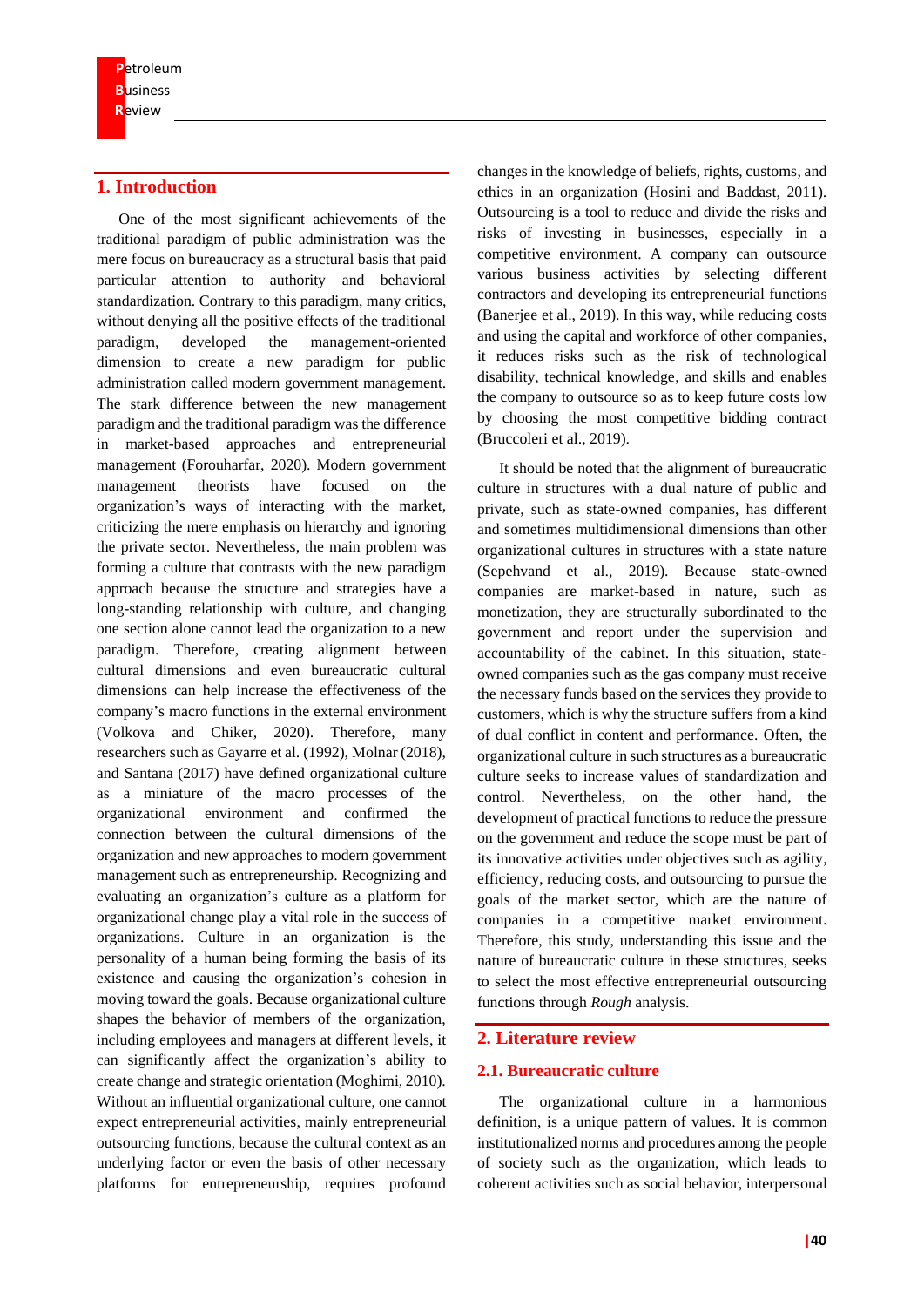

#### Volume 5, Issue 1 January 2021

interactions, and organizational effectiveness and gradually forms symbols for the people of an organization to follow (Karakasnaki et al., 2019). Bureaucratic culture is seen as a unique feature of government organizations. The generic features of the bureaucratic culture are as follows. Management style is relatively authoritarian, a high degree of control, topdown communication, individuals search for stability, limited initiatives, and centralized decision making (Claver et al., 1999). In contrast, empowering leadership facilitates empowered work environments by enabling and encouraging workers in their work roles, including

supporting, coaching, informing, and developing the participative decision-making to enhance the meaning and significance of work (Raub and Robert, 2010). Jogulu (2010) confirmed the organizational culture related to leadership style, and there are significant differences between leadership style and culture of the group. In a specific organizational culture dimension, Taormina (2008) has found that leader behaviors to be more control-oriented in bureaucratic culture. This indicates that the bureaucratic culture is in line with the behavior of control-oriented leaders.



In developing these dimensions, Siswadi (2012) states that solidarity among the organization members and increasing the level of identity awareness among the organization members can strengthen the level of emotions in more outstanding commitment to the goals and strategies of the organization.

#### **2.2. Entrepreneurial outsourcing**

Outsourcing is a decision taken by an organization to provide or sell its assets, human resources, and services to a third party, the contractor must undertake to provide or manage the assets and services listed in the contract in return for a specified income and in a given time (Embleton and Wright, 1998; Javalgi et al., 2009). The theoretical concept of outsourcing refers to the transaction cost theory (Coase, 1937; Williamson, 1979).

In this regard, outsourcing as a "make-or-buy" decision refers to the attempts implementing to acquire services from external providers or to handle internal 1994; Kalaignanam and Varadarajan, 2012). Instead, it can be defined as accomplishing firms' internal tasks by third elements (commercial and service companies outside the organization), building systematic and purposeful collaboration with external partners in order to buy services or share tasks and responsibilities (Willems and Van Dooren, 2011; Yeboah, 2013). Outsourcing can be the delivery of services or tools for organizations. It can also occur in the case of a manufacturing or service organization. The important thing about outsourcing service organizations is that the vital activities of the service organizations should be outsourced scrupulously and carefully because the nature of these organizations is based on their services, and any wrongdoing in outsourcing and reducing the effectiveness of the activities can undermine the nature of goals in the organization (Ndubisi, 2013). Although there are different theories in outsourcing, the logic of these definitions is the same, and they generally carry the

functions with the help of another firm (Grover et al.,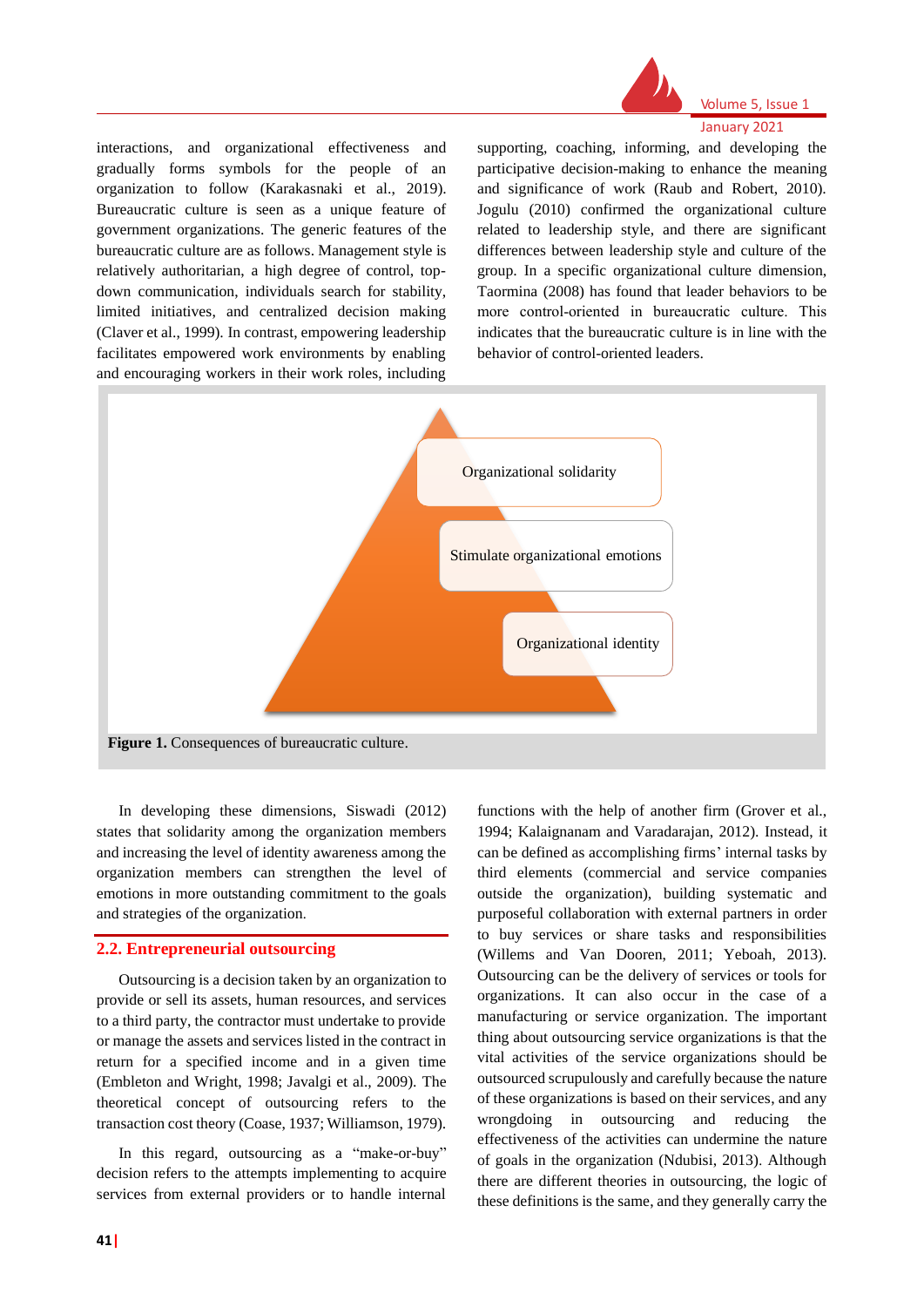same meaning. The main theories of outsourcing can be cited as follows.

In line with Kakumanu and Portanova (2006), outsourcing is, in fact, a fundamental change in the structure of tomorrow's international organizations, pointing out that there is no more necessity for big companies, governmental agencies, hospitals, and major universities to employ a large number of people. Such institutions become organizations that gain excellent revenues and dependable results because they only concentrate on what they are assigned to do and do things strictly related to their organizational goals. They do things in the scope of their activities, and they are familiar with the intricacies; other services of such organizations entrusted to external entities. Van Nattem and Proveniers (2012) have defined exploiting sustainable competitive advantage, innovation, and organizational leadership through outsourcing and defined entrepreneurial outsourcing as a multidimensional structure based on intermittent and sustainable valuation techniques. Based on the theoretical foundations, the research questions are :

- 1. What are the most important propositions of bureaucratic culture themes based on the process of gray hierarchical analysis ?
- 2. What are the most critical components of entrepreneurial outsourcing based on the gray hierarchical analysis process?
- 3. What are the most effective functions of entrepreneurial outsourcing under the themes of bureaucratic culture in Golestan Province Gas Company based on the decision tree analysis (CARD) and the developed Rough theory (ERST)?

# **3. Methodology**

Since each study is defined based on three dimensions of research results, objectives, and data type, the study was developmental in terms of results. The concept of entrepreneurial outsourcing effectiveness regarding bureaucratic culture themes theoretically has no coherent framework or integrated theoretical structure. The present study contributed to developing the theoretical foundations of this concept in promoting entrepreneurial outsourcing effectiveness. Considering the research objective, the study was descriptive as it aimed to explain the concept in the target population. Finally, the data collection rationale was inductive– deductive since, relying on inductive approaches, the qualitative part first examined the theoretical foundations of the bureaucratic culture themes and entrepreneurial outsourcing criteria. Then, the deductive approach was adopted to explain the identified themes and components at the community level.

#### **3.1. Statistical population and sampling method**

Given the nature of the study, the statistical population was divided into qualitative and quantitative sections. In the qualitative section, the target population encompassed all studies on the concerned topic and 14 experts in the field of entrepreneurship and public administration at the university level, who contributed to the meta-combination, critical assessment, and Delphi analysis methods to detect bureaucratic culture themes and outsourcing components and confirm theoretical saturation of the detected criteria. Accordingly, the homogeneous sampling method based was used to differentiate experts as panel members. In the quantitative section, 25 managers and deputies having different positions in Golestan Gas Company explained the research topic in the target community. It is worth noting that the size of the statistical population was in line with scientific theories of the ERST. Some researchers (e.g., Zhang et al., 2016; Pavlak, 2005) predicted the optimal sample size to be 15–25 persons. They also added that the convenience sampling method needed to be used concerning the nature of the study. The group in the quantitative section was to explain the results of the qualitative section in terms of entrepreneurial outsourcing policies and strategies. Since the concerned method was an analysis of the complex systems at certain levels and should have been performed based on a specific benchmark such as the participants' experience or expertise, 15–30 persons were included to avoid tremendous, incomprehensible responses to the matrix questionnaire.

#### **3.2. Validity**

Content validity ratio (CVR) was used to confirm the content validity of the developed questionnaires, according to which 10 panel members were asked to use the three options "necessary", "useful but unnecessary", and "unnecessary" in their evaluations. Each participant was asked to select one of the options mentioned above to confirm the questionnaires' validity. According to the findings, all the themes and components surpassed the set standard CVR.

#### **3.3. ERST**

Rough test exploits information systems to compile knowledge and manage inaccurate data and encompasses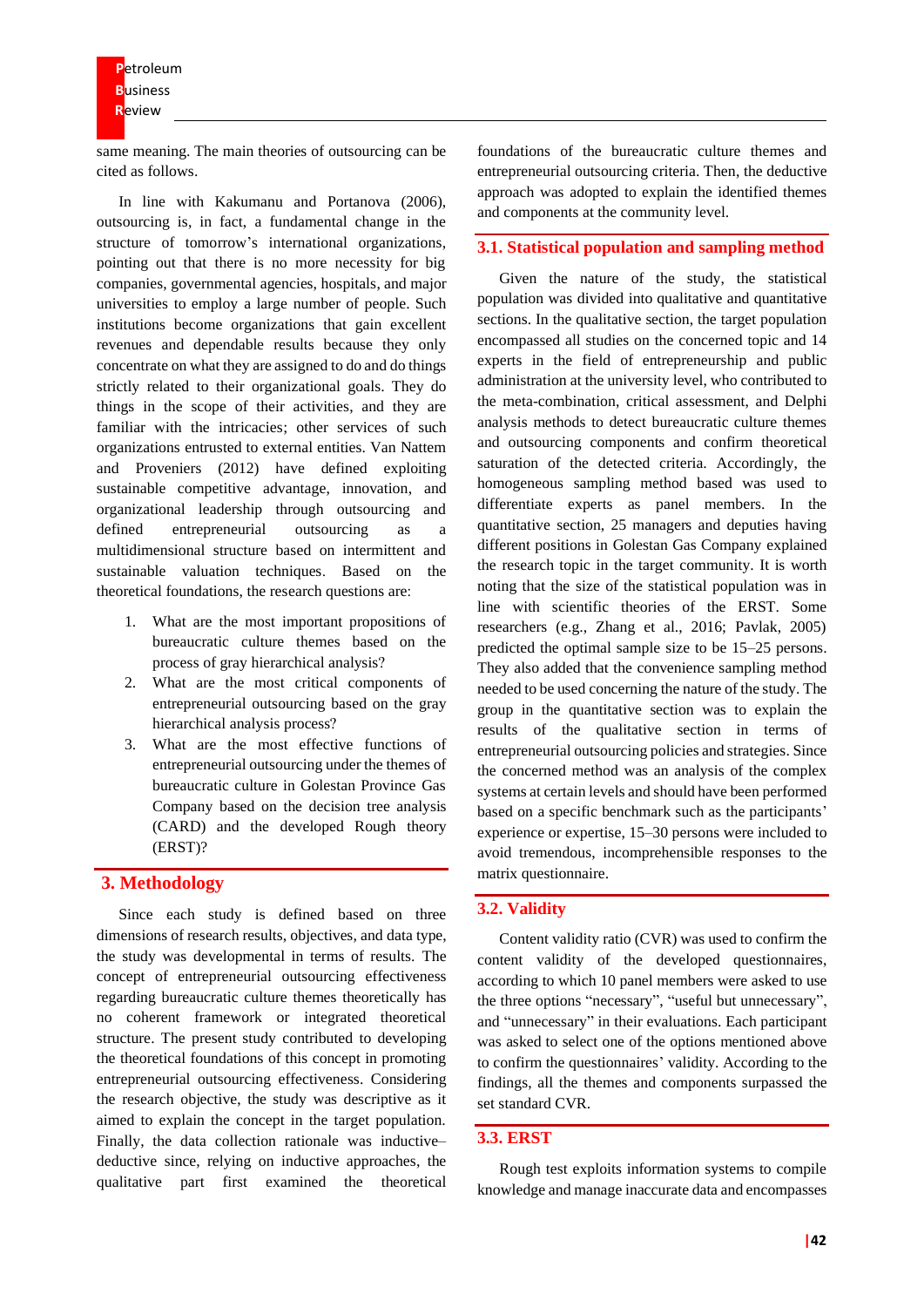

Volume 5, Issue 1 January 2021

four main dimensions: knowledge representation, set approximation, knowledge reduction, and rule comparison. The information system contains environmental attributes and a decision attribute, as shown below:

$$
IS = (U, \Omega, W, f) \tag{1}
$$

where U is a non-null set with limits and *n* members  $\{p_1, p_2, \ldots, p_n\}$ ;  $\Omega$  is a non-null set with limits and *m* members  $\{q_1, q_2, \ldots, q_n\}$ ; W represents multiplication range of Ω × U ; *f* is U × Ω → W representing information function for  $q \in \Omega$ ,  $p \in U$ ,  $f(p,q) \in$  $w, (x, y) \in U \times U$ ; and x and y stand for two objects.

Discernibility indicates the failure to differentiate objects in a distinct set, resulting in similar information derived from different observations. The discernibility of  $x$  and  $y$  is as follows:

$$
IND(Q) = \{(x, y) \in U \times U : f(x, q) =
$$
  
f(y, q) $\forall_q \in Q\}$  (2)

A discernibility relationship divides the global standard into a group of equivalent classes. The equivalent classes in Equation (2) are IND called Qelementary set in IS.  $[x]_{IND(Q)}$  is equal to the Qelementary set containing x objective objects ( $x \in U$ ). The objects in the elementary sets include objects, which can be distinguished concerning conditions. However, none of such objects can fit in a specific set according to the conditions. Approximations of a set are defined in terms of lower and upper approximations. Lower approximation and upper approximation are two basic mathematical concepts used to detect information in inaccurate data. Lower approximations refer to objects belonging to a specific subset of the target set, and upper approximation encompasses objects that may not belong to a specific subset. In this study,  $Q \subseteq U$  and  $X \subseteq U$ . Q is a lower approximation and an upper approximation. The lower approximation X(QL) and the upper approximation  $X(QU)$  are given by Equation (3):

$$
X \text{ (QL)} = \{x \in U: [X]_{IND(P)} \subseteq X\} \tag{3}
$$

$$
X(\text{QU}) = \{x \in U: [X]_{\text{IND}(P)} \cap X \neq \phi\}
$$
(4)

In contrast to the upper and lower approximations, there is also a boundary region. In other words, if an object is classified as a boundary region, it is impossible to detect to which set it belongs. These sets are based on the discernibility of the elementary sets, as discussed in  $IND(Q)$ .  $RED(Q)$  and  $CORE(Q)$  are used to decrease information. Attribute reduction is conducted to eliminate irrelevant or duplicate attributes without reducing the approximation quality of an information system regarding the main set of attributes (Pie et al., 2010). The discernibility of a set of attributes remains unchanged when unrelated or duplicate attributes are removed. *Reduct* is the minimum attribute of a subset, which can classify similar components as a whole; hence, attributes not belonging to a *Reduct* are unnecessary in classifying components. CORE is the common part or chapter of all *Reducts* and is considered the most important subset of attributes. A discernibility matrix is a set distinguishing between two objects or two sets. The relationship between the *Reducts* and CORE is as follows:

$$
CORE(Q) = RED(Q)
$$
 (5)

Rough set theory (RST) provides useful information; however, it cannot be observed visually. The useful rules are presented according to a new decision-making table, which uses a specific *Reduct*. Each decision rule describes only a part of the data table and presents the number of records corresponding to the rules. Equation (6) presents the support for a rule, where  $x$  is equal to the identified specific rules, and CARD is the power of the set.

$$
Supp_x = CARD[(\Omega(x) \cap W(x)] \tag{6}
$$

On the other hand, Equation (7) represents the power of the rule. The ruling power is used to indicate the ratio of a rule to the information table. The support is divided by the objects in the information table. The greater the power of a rule is, the more information is provided by a database that can be classified according to decisionmaking rules.

$$
Strength = Supp_x / CARD(U)
$$
 (7)

Furthermore, coverage is another significant criterion to measure the function of the ERST, which represents the credibility of a decision and is calculated by: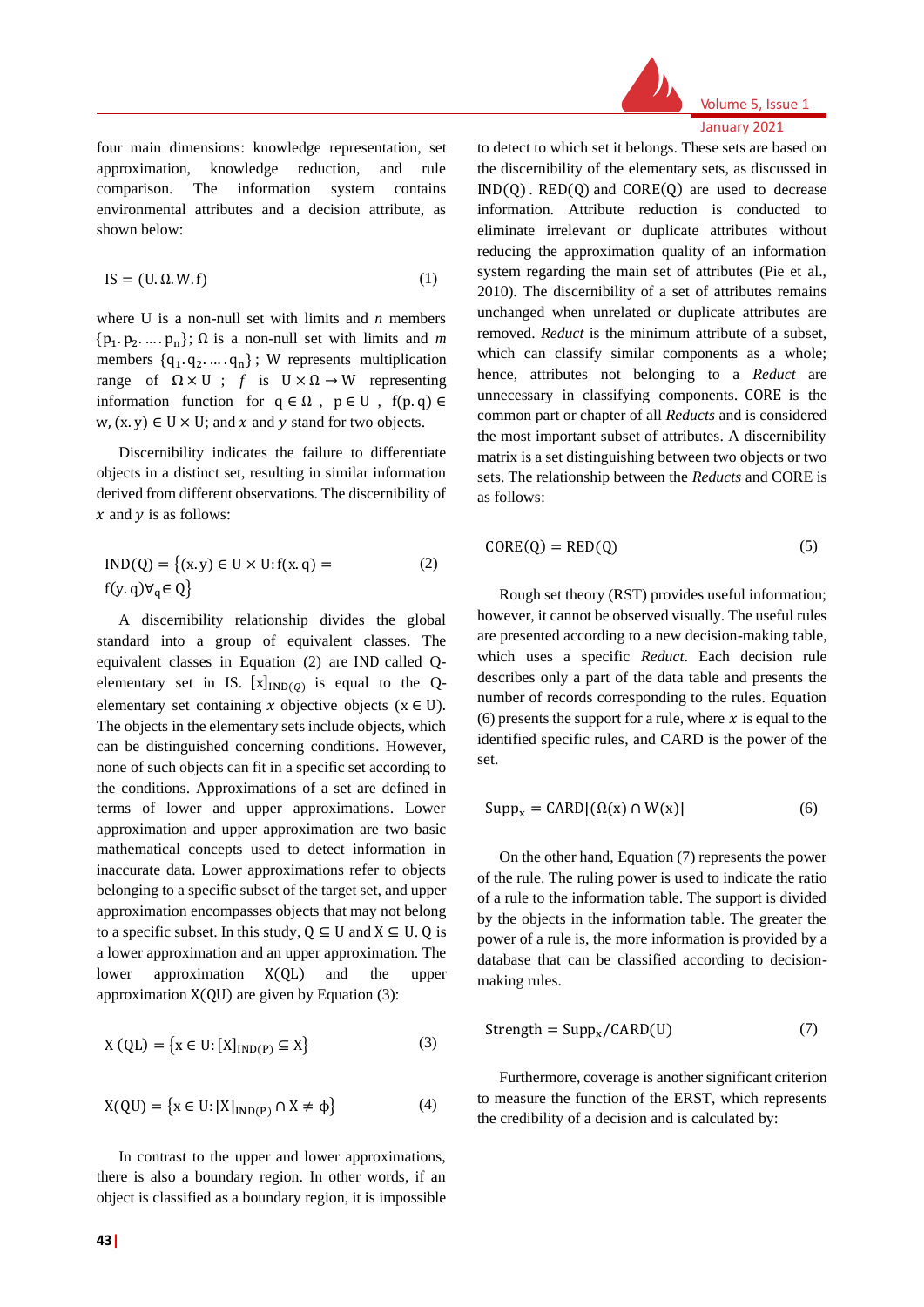$$
Coverage(W) = \frac{Supp(W)}{CARD(W)} \tag{8}
$$

Supp(W) and CARD(W) show the total number of objects and supports for a particular class of decisions, respectively. Finally, Equation (9) indicates the accuracy of an approximation from the set X regarding the attribute set Q , defined as the ratio of the lower approximation power to the upper approximation power.

$$
Accuracy = \left[ \sum CARD(X(QL) \right] \tag{9}
$$
\n
$$
/ \sum CARD(X(QU)
$$

Two significant problems emerge in performing RST: (1) estimating time for creating *Reduct* and (2) determining the best *Reduct* in a set. Accordingly, CARD is used to manage *Reduct* creation. In the present study, CARD software is a decision tree with binary branches, which works well in similar attributes and rates the significance of the attribute to contribute to the entrepreneurial outsourcing effectiveness in the target community.

#### **4. Classification and decision tree**

The decision tree is a self-descriptive model. In other words, it depicts classification graphically in the absence of an expert in the field. Regarding its simplicity and comprehensibility, it is well-known in data mining. Noteworthy, when there are many tree nodes, the graphical representation and interpretation can be somehow complicated. Each internal node stands for a variable, and each edge represents a possible value for the concerned variable. A leaf node shows the predicted value of a target variable (the variable to be predicted). In other words, the leaves indicate the final classification, and the path to a leaf shows the process of reaching that node. The learning process of a tree, in which nodes and edges are determined, is usually initiated by examining the value of an attribute in the first step and splitting a data set into subsets related to the values of that attribute. The process is repeated recursively in each subset obtained from splitting. In other words, several subsets are created in a subset based on the value of another attribute. The splitting operation stops when further splitting is no longer efficient, or classification can be applied to all samples in the obtained subset. The tree producing the minimum

number of leaves and edges would usually be the final option in this process.

CARD is first divided into three parts. In the first phase, it is a huge tree growing based on the recursive partitioning of the data set. This tree contains some terminal nodes. Although the tree generally describes the data set, it usually provides unacceptable predictive results for new samples. Accordingly, detecting a smaller tree with higher predictive power seems necessary without losing the terminal node, the parent node (c), and the offspring node (e).

The decision tree is a self-descriptive model. In other words, it depicts classification graphically in the absence of an expert in the field. Regarding its simplicity and comprehensibility, it is well-known in data mining. When there are many tree nodes, the graphical representation and interpretation can be somehow complicated. Each internal node stands for a variable, and each edge represents a possible value for the concerned variable. A leaf node shows the predicted value of a target variable (the variable to be predicted). In other words, the leaves indicate the final classification, and the path to a leaf shows the process of reaching that node. The learning process of a tree, in which nodes and edges are determined, is usually initiated by examining the value of an attribute in the first step and splitting a data set into subsets related to the values of that attribute. The process is repeated recursively in each subset obtained from splitting. In other words, several subsets are created in a subset based on the value of another attribute. The splitting operation stops when further splitting is no longer efficient, or classification can be applied to all samples in the obtained subset. The tree producing the minimum number of leaves and edges would usually be the final option in this process.

CARD is first divided into three parts. In the first phase, it is a huge tree growing based on the recursive partitioning of the data set. This tree contains some terminal nodes. Although the tree generally describes the data set, it usually provides unacceptable predictive results for new samples. Accordingly, it seems necessary to detect a smaller tree with higher predictive power without losing accuracy. In the second phase, called pruning, the large tree's branches are cut without losing accuracy. This procedure determines the sequences of small trees and provides the most accurate form by calculating cost-complexity. Equation (10) expresses the cost-complexity (Pa).

 $Pa = P(I) + a|\overline{I}| \Leftrightarrow a = Pa - P(I)/\overline{I}$  $(10)$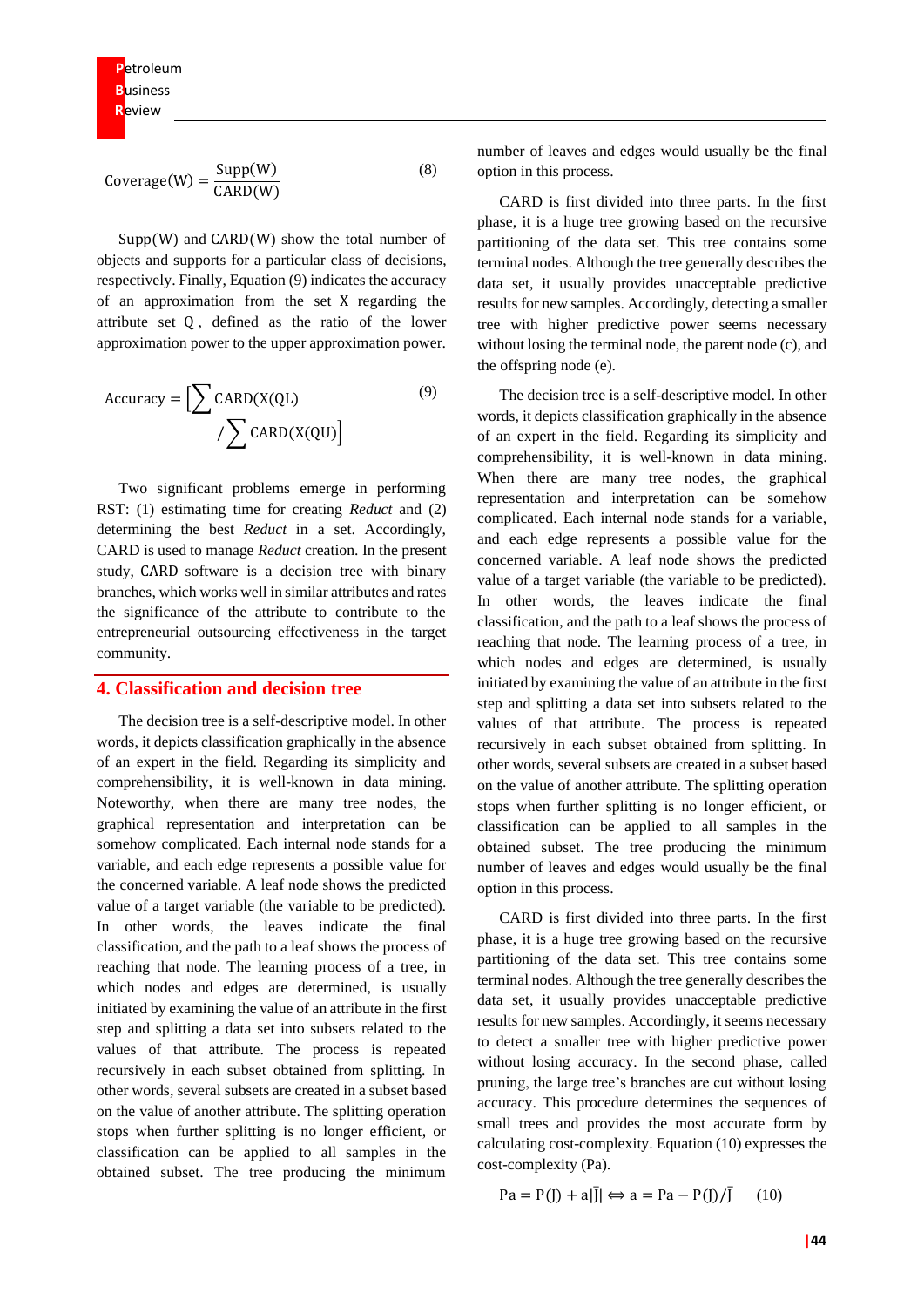

where  $P(I)$  is the calculated replacement error, which is for the wrong classification error in CARD;  $|\bar{J}|$  is the size of the subtree of *a* complexity parameter, and the parameter is complexity. During the pruning phase, *a* accepts values from 0 to 1, and the sequence size of the nested trees decreases (Caetano et al., 2005). Among all subtrees of the same size, only one tree is equal to Equation (10). The last phase is to select the optimal tree size equal to the smallest prediction error for new samples.

The prediction errors are usually estimated in one of the following ways: independent tests and crossvalidation. Independent tests can be used when the primary data set is large enough to be divided into a test set and a practice set. When the elementary data set is not large enough, the cross-validation method (V-fold) is a must. The final prediction error equals the total rate of the wrong classification for a tree of any size, and the optimal tree is the simplest tree with the minimum crossvalidation error in the standard cross-validation range (Brieman et al., 1984).

# **5. How to determine bureaucratic culture themes and entrepreneurial outsourcing components**

To specify decision-making criteria and components, create a decision tree model, and determine the optimal point for understanding the bureaucratic culture themes

to improve the effectiveness of entrepreneurial outsourcing, the research data need to be extracted logically based on the theoretical foundations of the study. In this regard, one of the effective methods is the content analysis of relevant sources, in which the keywords and criteria related to the research variable(s) are first determined by taking notes from each source. Tables 1 and 2 are considered to detect the bureaucratic culture themes  $(x)$  and entrepreneurial outsourcing components  $(y)$ .

#### **5.1. Detecting bureaucratic culture themes**  $(x)$

Bureaucratic culture is one type of organizational culture, which, following new theories and recent studies, has become increasingly significant in management and formed one of the key management issues. Bureaucratic culture guarantees stability and, consequently, the understanding of current social issues and their solutions. Bureaucratic culture encompasses rules enforced by standardized tendencies, practices, and behaviors (Dwiyanto, 2011: 6). Bureaucracy is mostly interpreted according to Max Weber's definition of bureaucracy, which is based on formal and hierarchical structures underpinned by standardized procedures governing individuals' actions. Accordingly, individuals experience less freedom in their actions and authority. The existence of rules and regulations and the integration caused by authorities make organizational functions highly inflexible (Sepahvand et al., 2009: 30). Different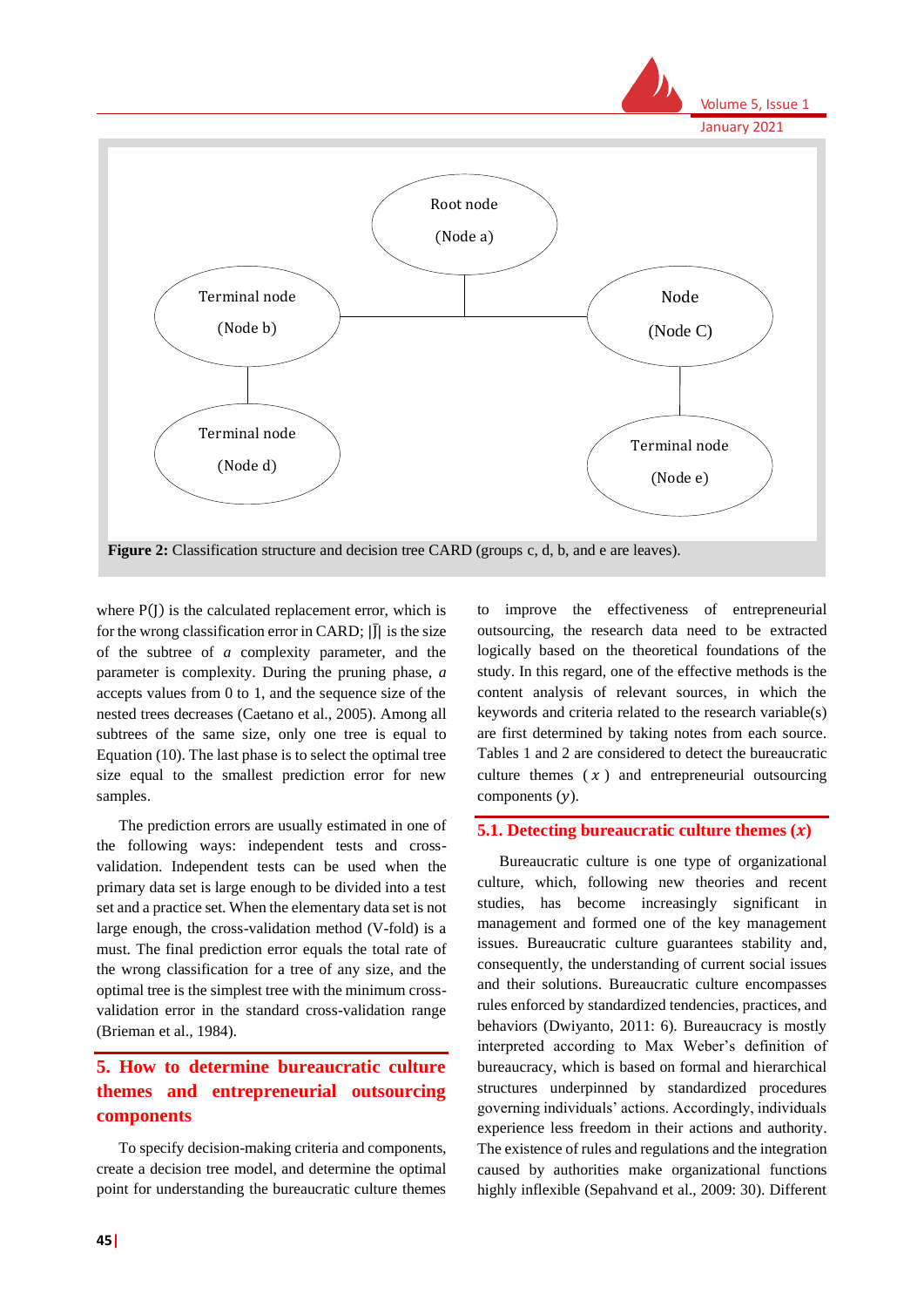dimensions have been proposed for bureaucratic culture; however, the bureaucratic culture contains the following dimensions (Table 1).

The definitions of the main dimensions of bureaucratic culture are briefly presented in Table 2.

| <b>Table 1.</b> The main dimensions of bureaucratic culture. |
|--------------------------------------------------------------|
|--------------------------------------------------------------|

| <b>Bureaucratic culture dimensions</b> | <b>References</b>                                                  |
|----------------------------------------|--------------------------------------------------------------------|
| Integration                            | Teräväinen and Junnonen (2019); Karlsson et al. (2018)             |
| <b>Criterionaly</b>                    | Nguyen et al. (2019); Jain (2015); Mousavi et al. (2020)           |
| <b>Logical</b>                         | Volkova and Chiker (2020); Saha and Kumar (2018)                   |
| Modified                               | Saha and Kumar (2018); Belak (2016); Ghaffari and Rostamnia (2017) |

| <b>Table 2:</b> Definitions of bureaucratic culture dimensions. |  |  |  |  |  |  |  |  |
|-----------------------------------------------------------------|--|--|--|--|--|--|--|--|
|                                                                 |  |  |  |  |  |  |  |  |

| <b>Bureaucratic culture dimensions</b> | <b>Description</b>                                                                                                                                                                                                                                                                                               |
|----------------------------------------|------------------------------------------------------------------------------------------------------------------------------------------------------------------------------------------------------------------------------------------------------------------------------------------------------------------|
| <b>Integration</b>                     | A coherent and synergistic set of structures, systems, methods, and<br>procedures; an integrated network of authority and management; and the<br>general agreement of employees on critical organizational issues and<br>coordination and coherence among organizational units (Karlsson et al.,<br>$2018:13$ ). |
| <b>Criterion</b>                       | Observation of rules and regulations and instructions, compliance, the<br>existence of formal relations and defined chains, discipline, organized<br>affairs, and the existence of specific positions and career paths (Mousavi<br>et al., 2020: 277).                                                           |
| <b>Logical</b>                         | Establishment of reasonable and purposeful relationships among jobs,<br>formal standards, availability of process and procedure metrics,<br>consistency and predictability of work procedures, reengineering, and<br>consistent process improvement (Belak, 2016)                                                |
| <b>Modified</b>                        | Efficient and functional systems, purposeful and systematic interactions<br>of subsystems, consideration of communication infrastructures,<br>intelligent and accurate information networks (Ghaffari and Rostamnia,<br>2017: 311).                                                                              |

# **5.2. Detecting entrepreneurial outsourcing components ()**

In this phase, the meta-analysis method was used to detect the entrepreneurial outsourcing components in this study since there is no specified foundation and exact framework. Accordingly, all relevant studies on entrepreneurial outsourcing published during 2015–2020 were first screened to extract the relevant components.

The following screening procedure was adopted in the present study.

As illustrated in Figure 2, 31 primary sources were detected. After several screening phases in terms of content, title, and analysis, 12 studies with appropriate and relevant content, title, and analytical procedure were selected. Then, concepts should be broken down into components according to Attride-Stirling's (2001)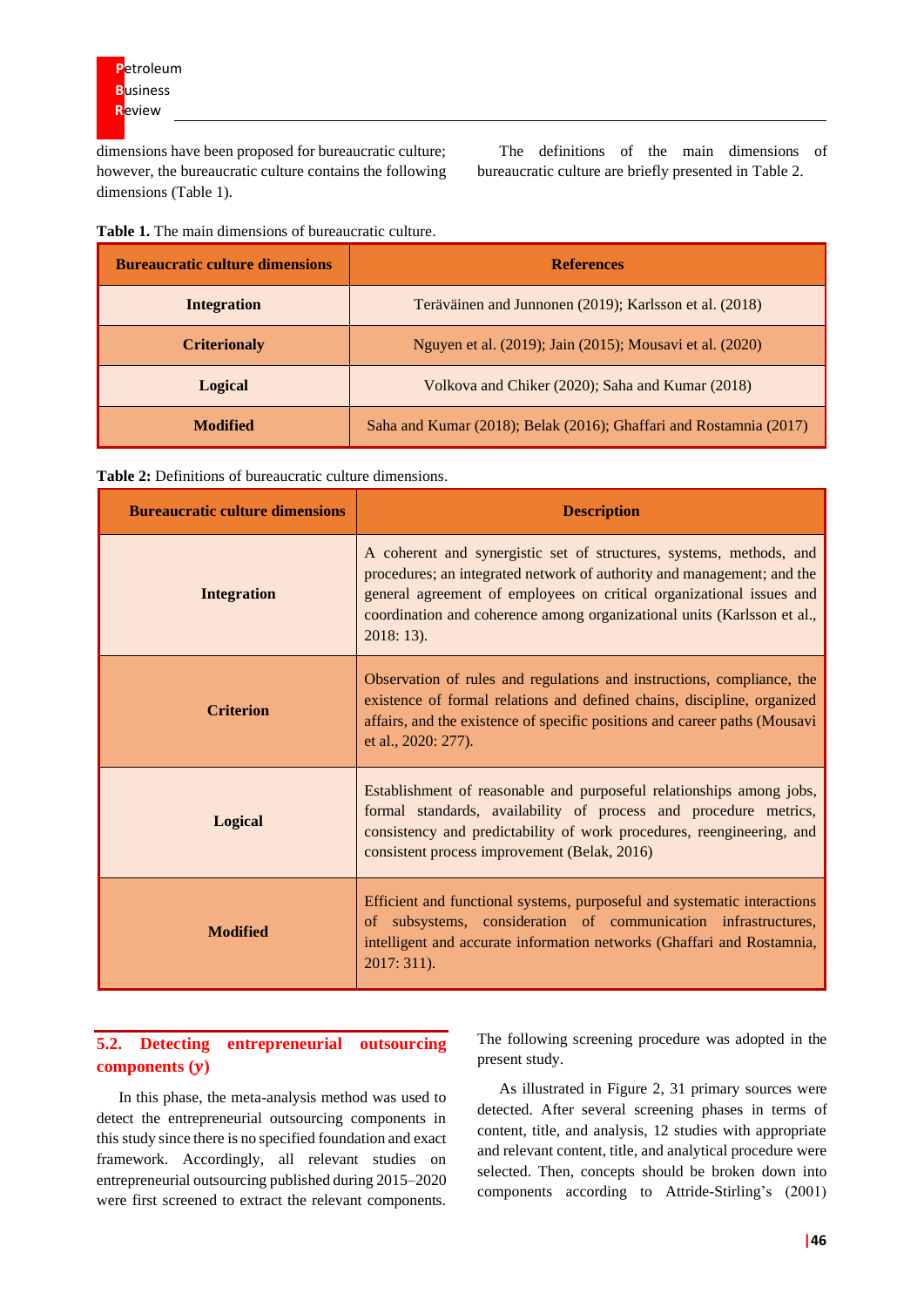

method to specify the entrepreneurial outsourcing components in the form of checklists. According to this method, the 12 studies approved for both research criteria were assessed using the following 10 critical research benchmarks: research objectives, the rationale of research method, research design, sampling, data collection, generalization, analysis accuracy, the

transparent description of research findings theoretically, and the significance of the study. To this end, 14 experts participated in the analysis process to achieve a more coherent understanding of the nature of the research. As noted, the entrepreneurial outsourcing components were determined based on Attride-Stirling's (2001) method using meta-analysis and critical evaluation checklist.



**Figure 3:** Screening analysis of research proportionate.

Next, concepts should be broken down into components according to Attride-Stirling's (2001) method to specify the entrepreneurial outsourcing components in the form of checklists. According to this method, the 12 studies approved by research criteria were assessed using the following 10 critical research benchmarks: research objectives, the rationale of research method, research design, sampling, data collection, generalization, analysis accuracy, the transparent description of research findings theoretically, and the significance of the study.

According to the total scores calculated for the selected studies and given the inclusion criteria set in the present study for studies with scores  $\geq$  30, the four studies, namely Ghasemi et al. (2016), Banerjee et al. (2019), Globerman and Vining (2017), and Monsson and Jørgensen (2016), were excluded. Then, Attride-Stirling's (2001) method was used to extract the research themes, and the following scoring method was used to determine the entrepreneurial outsourcing components. According to this method, all sub-criteria extracted from the texts of the included articles are listed in columns, and the authors are listed in the rows (see Table 4). In this table, if the researcher used the concerned subcriteria in the columns, a tick mark  $(\boxtimes)$  is inserted. Finally, the sub-criteria scores are summed up, and the scores above the mean are selected as the research components.

As observed, three components of human resource functions, productivity functions, and strategic functions have the highest frequencies; hence, they were examined

in this study as the main criteria for selecting the most effective entrepreneurial outsourcing function in Golestan Gas Company. The following table presents the entrepreneurial outsourcing functions regarding the analyses of the theoretical foundations in the selected research.

# **6. Findings**

#### **6.1. Delphi analysis**

In this phase, to specify the research components in the model, the detected research components and items were distributed in the form of a scoring checklist according to Table 5 among 14 experts, who were selected using homogeneous sampling method, to extract their comments on the relationship between the bureaucratic culture themes and entrepreneurial outsourcing scores. In other words, Delphi analysis was used to reach the theoretical saturation to ensure the reliability of the extracted components (entrepreneurial outsourcing functions as the rules in Rough analysis) and items (bureaucratic culture themes as the basis in Rough analysis). In this regard, these components and items were submitted to the experts in the form of a checklist with seven options. Table 6 shows the results of the Delphi analysis.

As presented in Table 6, the entrepreneurial outsourcing components and the bureaucratic culture themes were confirmed during the two stages of Delphi analysis to determine the theoretical saturation point. Regarding the seven-point checklist submitted to the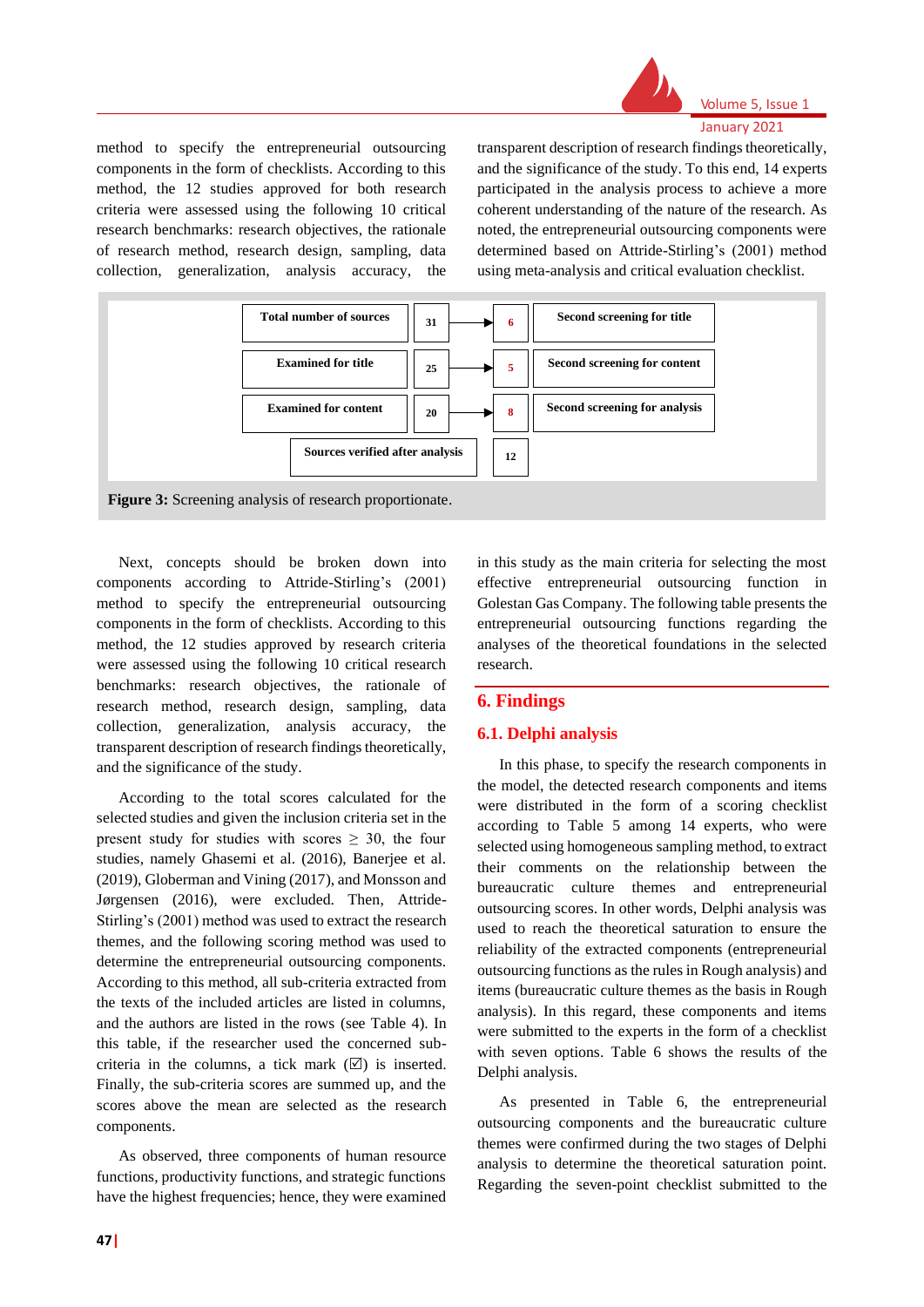research experts and considering the Delphi analysis and Kappa Statistics, the scores  $\geq$  5 and the coefficient of agreement  $\geq 0.5$  indicated the approval of the research components and items.

| <b>Studies</b>                                  | <b>Other countries</b>     |                            |                            |                         |                                       |                                |                                     |                                 | <b>Iran</b>                          |                          |                        |                                  |
|-------------------------------------------------|----------------------------|----------------------------|----------------------------|-------------------------|---------------------------------------|--------------------------------|-------------------------------------|---------------------------------|--------------------------------------|--------------------------|------------------------|----------------------------------|
|                                                 | $\mathbf{1}$               | $\overline{2}$             | 3                          | $\overline{\mathbf{4}}$ | 5                                     | 6                              | $\overline{7}$                      | 8                               | 9                                    | 10                       | 11                     | 12                               |
| <b>Critical evaluation</b><br>criteria/research | Urbanic and Zeur<br>(2020) | Edwardson et al.<br>(2019) | Brokoleri et al.<br>(2019) | Banerjee et al. (2019)  | Franco-Rodriguez<br>and Rivera (2019) | Globerman and<br>Vining (2017) | Schmieder (2017)<br>Goldschmidt and | Jørgensen (2016)<br>Monsson and | <b>Battiston and Gamba</b><br>(2016) | Ghasemi et al.<br>(2020) | Farhangi et al. (2009) | Dehghani Poodeh et<br>al. (2017) |
| <b>Accepted</b><br>☑                            | ☑                          | ☑                          | ☑                          | 44                      | ☑                                     | 44                             | ☑                                   | 44                              | ☑                                    | $-$                      | ☑                      | ☑                                |
| Rejected 図                                      | ---                        | ---                        | ---                        | 図                       | ---                                   | 図                              | ---                                 | 図                               | ---                                  | 図                        | ---                    | ---                              |
| <b>Research objective</b>                       | 3                          | $\overline{2}$             | $\overline{\mathcal{L}}$   | 2                       | $\overline{\mathcal{L}}$              | 3                              | $\overline{4}$                      | 3                               | 3                                    | 3                        | $\overline{4}$         | 5                                |
| <b>Research methodology</b>                     | $\overline{2}$             | 3                          | 3                          | $\overline{c}$          | 3                                     | $\overline{4}$                 | $\overline{4}$                      | $\overline{4}$                  | 3                                    | 3                        | $\overline{4}$         | 5                                |
| <b>Research design</b>                          | 3                          | 3                          | $\overline{4}$             | $\overline{2}$          | $\overline{4}$                        | 3                              | $\overline{4}$                      | 3                               | 3                                    | $\overline{4}$           | $\overline{4}$         | $\overline{4}$                   |
| <b>Sampling</b>                                 | 3                          | 2                          | $\overline{4}$             | 3                       | $\overline{4}$                        | $\overline{4}$                 | $\overline{4}$                      | $\overline{4}$                  | $\overline{4}$                       | 3                        | $\overline{4}$         | 5                                |
| <b>Data collection method</b>                   | 3                          | $\overline{2}$             | 3                          | 3                       | 3                                     | $\overline{4}$                 | 5                                   | $\overline{4}$                  | 3                                    | 3                        | 5                      | $\overline{4}$                   |
| <b>Generalization of</b><br>findings            | $\overline{2}$             | 2                          | $\overline{4}$             | 3                       | $\overline{4}$                        | $\overline{4}$                 | $\overline{4}$                      | 3                               | $\overline{4}$                       | $\overline{4}$           | $\overline{4}$         | 5                                |
| <b>Ethical issues</b>                           | $\overline{2}$             | $\overline{2}$             | 4                          | $\overline{2}$          | $\overline{4}$                        | 3                              | $\overline{5}$                      | $\overline{4}$                  | $\overline{4}$                       | 3                        | $\overline{4}$         | $\overline{4}$                   |
| <b>Statistical analysis</b>                     | $\overline{2}$             | 2                          | 3                          | $\overline{2}$          | 5                                     | $\overline{4}$                 | $\overline{5}$                      | $\overline{4}$                  | 3                                    | $\overline{4}$           | 5                      | $\overline{4}$                   |
| <b>Theoretical foundations</b>                  | $\overline{2}$             | $\overline{2}$             | 3                          | $\overline{2}$          | 3                                     | 4                              | $\overline{4}$                      | 3                               | 4                                    | $\overline{4}$           | $\overline{4}$         | 4                                |
| <b>Research significance</b>                    | 3                          | 3                          | $\overline{4}$             | 3                       | 4                                     | $\overline{4}$                 | $\overline{4}$                      | $\overline{4}$                  | 4                                    | $\overline{4}$           | 5                      | 5                                |
| <b>Total</b>                                    | 25                         | 24                         | 36                         | 25                      | 38                                    | 37                             | 39                                  | 36                              | 34                                   | 35                       | 43                     | 45                               |

| Table 3: The evaluation process of selected studies to determine entrepreneurial outsourcing. |  |  |  |
|-----------------------------------------------------------------------------------------------|--|--|--|
|                                                                                               |  |  |  |
|                                                                                               |  |  |  |

**Table 4:** The process of determining the main research components.

| <b>Researchers</b>                                  | <b>Human</b><br>resource<br>functions | <b>Productivity</b><br><b>functions</b> | <b>Climatic</b><br><b>functions</b> | <b>Structural</b><br><b>functions</b> | <b>Strategic</b><br><b>functions</b> | <b>Structural</b><br><b>functions</b> |
|-----------------------------------------------------|---------------------------------------|-----------------------------------------|-------------------------------------|---------------------------------------|--------------------------------------|---------------------------------------|
| <b>Urbanic and Zeur (2020)</b>                      | ☑                                     | ☑                                       | $\triangledown$                     |                                       |                                      | $\triangledown$                       |
| Edwardson et al. (2019)                             | $\triangledown$                       | М                                       | $\triangledown$                     |                                       | ⊠                                    |                                       |
| Brokoleri et al. (2019)                             |                                       | ☑                                       | $\triangledown$                     |                                       | ☑                                    | $\triangledown$                       |
| <b>Franco-Rodriguez and</b><br><b>Rivera (2019)</b> | ☑                                     |                                         |                                     |                                       | ☑                                    | $\triangledown$                       |
| <b>Goldschmidt and</b><br>Schmieder (2017)          | ⊠                                     | ☑                                       | $\triangledown$                     |                                       | ☑                                    | ☑                                     |
| Gorsgard et al. (2016)                              |                                       | ☑                                       |                                     |                                       | ☑                                    | $\triangledown$                       |
| Farhangi et al. (2009)                              | ⊠                                     | ☑                                       | $\triangledown$                     |                                       | ☑                                    | $\triangledown$                       |
| Dehghani Poodeh et al.<br>(2017)                    | ☑                                     | ☑                                       | $\triangledown$                     | ⊠                                     |                                      | ☑                                     |
| <b>Total</b>                                        | 6                                     | $\overline{7}$                          | 7                                   | Δ                                     | 6                                    | 8                                     |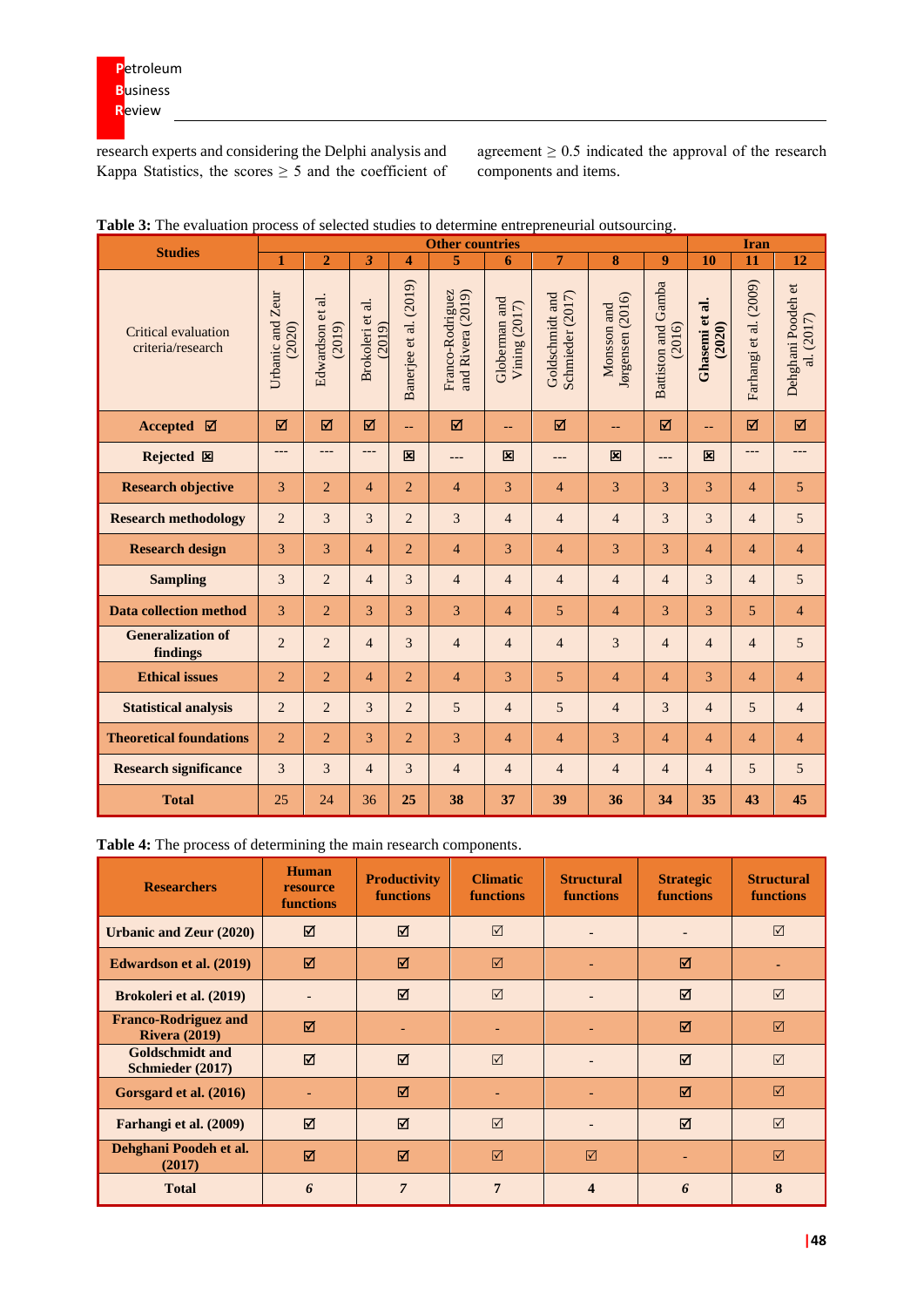

Volume 5, Issue 1

January 2021

| <b>Entrepreneurial</b><br>outsourcing<br>components | <b>Description</b>                                                                                                                                                                                                                                                                                                                                                                                                                                                                                                                   | <b>References</b>                                                                                                                                                                              |
|-----------------------------------------------------|--------------------------------------------------------------------------------------------------------------------------------------------------------------------------------------------------------------------------------------------------------------------------------------------------------------------------------------------------------------------------------------------------------------------------------------------------------------------------------------------------------------------------------------|------------------------------------------------------------------------------------------------------------------------------------------------------------------------------------------------|
| Human resource<br><b>functions</b>                  | As the basis of entrepreneurial outsourcing, human resource<br>functions encompass a set of learning, control, and monitoring<br>processes of human knowledge developed in different<br>dimensions such as training specialized communication skills<br>and capabilities and developing decision-making functions.<br>Human beings show the highest level of involvement in<br>decision-making and problem-solving issues.                                                                                                           |                                                                                                                                                                                                |
| <b>Productivity</b><br><b>functions</b>             | Productivity functions are regarded as a macro foundation in<br>the content features of companies since, by balancing<br>strategies and the agility nature and capacity, they contribute<br>to enhancing the rate of return on investment, reducing costs<br>in various dimensions, allocating resources optimally, and<br>making innovation effective in operational and executive<br>processes as a competitive advantage.                                                                                                         | Urbanic and Zeur (2020)<br>Edwardson et al. (2019)<br>Brokoleri et al. (2019)<br>Franco-Rodriguez and<br><b>Rivera</b> (2019)<br>Goldschmidt and<br>Schmieder (2017)<br>Gorsgard et al. (2016) |
| <b>Strategic functions</b>                          | The strategic function of entrepreneurial outsourcing is<br>considered a tremendous competitive foundation for<br>companies. Having strategic planning to focus on critical<br>activities reduces enterprise ownership and downsizing to meet<br>the changing needs and develop technical and innovative<br>capabilities. The strategic approach to entrepreneurial<br>outsourcing can also change conventional practices and<br>processes in business life cycles and increase dynamic<br>capabilities for sustainable development. | Farhangi et al. (2009)                                                                                                                                                                         |

# **Table 6:** Delphi analysis results.

**Table 5:** Definitions of entrepreneurial outsourcing functions.

| <b>Criteria</b>                                    | <b>Components and</b><br>items | Mean of the first round | <b>Coefficient of agreement</b><br>in the first round | Accepted<br>☑         | Rejected<br>図            | Mean of the first round | <b>Coefficient of agreement</b><br>in the first round | Result    |
|----------------------------------------------------|--------------------------------|-------------------------|-------------------------------------------------------|-----------------------|--------------------------|-------------------------|-------------------------------------------------------|-----------|
| <b>Entrepreneurial</b><br>outsourcing<br>functions | Human resource<br>functions    | 5.10                    | 0.75                                                  | $\boxed{\mathcal{S}}$ | $\overline{a}$           | 5.25                    | 0.85                                                  | Confirmed |
|                                                    | Productivity<br>functions      | 5                       | 0.70                                                  | $\boxtimes$           | ٠                        | 5.10                    | 0.75                                                  | Confirmed |
|                                                    | <b>Strategic functions</b>     | 5                       | 0.70                                                  | $\triangledown$       | ٠                        | 5.20                    | 0.82                                                  | Confirmed |
|                                                    | Integration                    | 5.10                    | 0.75                                                  | $\boxtimes$           |                          | 5.30                    | 0.90                                                  | Confirmed |
| <b>Bureaucratic</b><br>culture themes              | Criterionaly                   | 5.20                    | 0.82                                                  | $\boxed{\mathcal{S}}$ | $\overline{\phantom{0}}$ | 6                       | 0.95                                                  | Confirmed |
|                                                    | Logical                        | 5                       | 0.70                                                  | $\boxtimes$           |                          | 5.20                    | 0.82                                                  | Confirmed |
|                                                    | Modified                       | 5.10                    | 0.75                                                  | $\boxed{\text{V}}$    | $\overline{\phantom{0}}$ | 5.30                    | 0.80                                                  | Confirmed |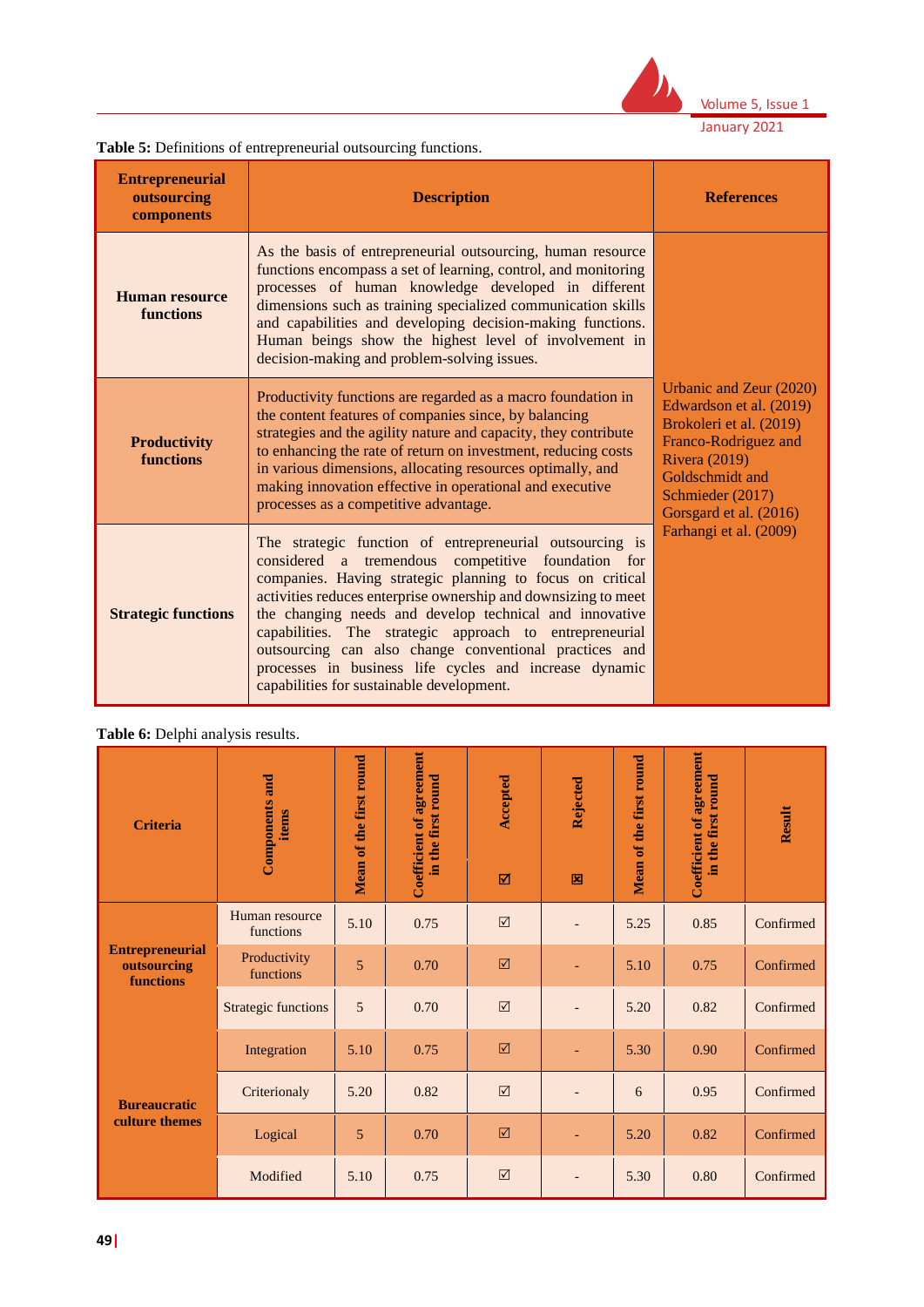#### **6.2. Hierarchical analysis**

After detecting the criteria for bureaucratic culture themes and entrepreneurial outsourcing functions, the weights of the research variables were determined using the gray analytic hierarchy process. To this end, after forming the pairwise comparison matrix of the problem, the experts' comments were collected. Then, the incompatibility of each pairwise comparison matrix was determined. If the incompatibility of the pairwise comparison matrix were standard  $( $0.1$ ), the next step$ would be started; otherwise, the pairwise comparison questionnaires were returned to the experts for review. Table 7 presents the results of the gray analytic hierarchy process.

|                                |                                |      | <b>Weight of indices</b>    |                             | <b>Total weight of indices</b> |                             |  |
|--------------------------------|--------------------------------|------|-----------------------------|-----------------------------|--------------------------------|-----------------------------|--|
| <b>Criteria</b>                | <b>Components and items</b>    | Code | <b>Lower</b><br>bound $(L)$ | <b>Upper</b><br>bound $(U)$ | <b>Lower</b><br>bound $(L)$    | <b>Upper</b><br>bound $(U)$ |  |
| Entrepreneurial<br>outsourcing | Human<br>resource<br>functions | (Y1) | 0.414                       | 0.522                       | 0.338                          | 0.522                       |  |
|                                | Productivity functions         | (Y2) | 0.209                       | 0.255                       | 0.178                          | 0.209                       |  |
| functions                      | Strategic functions            | (Y3) | 0.147                       | 0.213                       | 0.106                          | 0.213                       |  |
|                                | Integration                    | (X1) | 0.356                       | 0.501                       | 0.288                          | 0.499                       |  |
| <b>Bureaucratic</b>            | Criterionaly                   | (X2) | 0.298                       | 0.473                       | 0.193                          | 0.473                       |  |
| culture themes                 | Logical                        | (X3) | 0.769                       | 0.988                       | 0.613                          | 0.989                       |  |
|                                | Modified                       | (X4) | 0.331                       | 0.457                       | 0.320                          | 0.457                       |  |

**Table 7:** Results of gray analytic hierarchy process.

#### **6.3. Decision tree analysis (CARD) and ERST**

After going through the data preparation process and decreasing their distribution, the ERST model was reviewed and analyzed, and testing accuracy and testing coverage were performed according to the following table.

As presented in Table 8, regarding the testing accuracy and testing coverage (i.e., STAC model), the highest effectiveness for the bureaucratic culture themes in promoting the effectiveness of entrepreneurial outsourcing functions was observed for the codified systems (X4). This method is called cross-validation, which is of great significance in terms of the bureaucratic culture themes (namely integration, criterionaly, logical,

**Logical** (X3)

**Modified** (X4)

and codified systems) for the effective development of entrepreneurial outsourcing in Golestan Gas Company. One of the advantages of this method is that it prevents the potential problem of similarities among the options (i.e., overfitting). The decision tree (i.e., data reduction by CARD) was examined to select the most effective entrepreneurial outsourcing function based on the concerned codes in Table 9. Accordingly, the opinions of each participant in the Golestan Gas Company on the consistency between the bureaucratic culture themes and the entrepreneurial outsourcing functions were extracted. As it was mentioned, 25 managers and deputies from the Golestan Gas Company participated in this study. Regarding the word count limit of the article, the findings are presented in part.

 $\frac{\text{mng (minung) rules}}{\text{with values} < 1}$  0.560 0.61 1.176

with values <1 0.749 0.88 **1.354<sup>\*</sup>** 

| <b>Bureaucratic culture</b><br>themes | Code | <b>Best pruning of the</b><br>rules           | <b>Testing Accuracy</b> | <b>Testing Coverage</b> | <b>STAC</b> |
|---------------------------------------|------|-----------------------------------------------|-------------------------|-------------------------|-------------|
| <b>Integration</b>                    | (X1) | Pruning (limiting) rules<br>with values $<$ 1 | 0.683                   | 0.72                    | $1.212**$   |
| <b>Criterionaly</b>                   | (X2) | Pruning (limiting) rules<br>with values $<$ 1 | 0.490                   | 0.52                    | 1.032       |

Pruning (limiting) rules

Pruning (limiting) rules

**Table 8:** Results of cross-validation test for bureaucratic culture themes.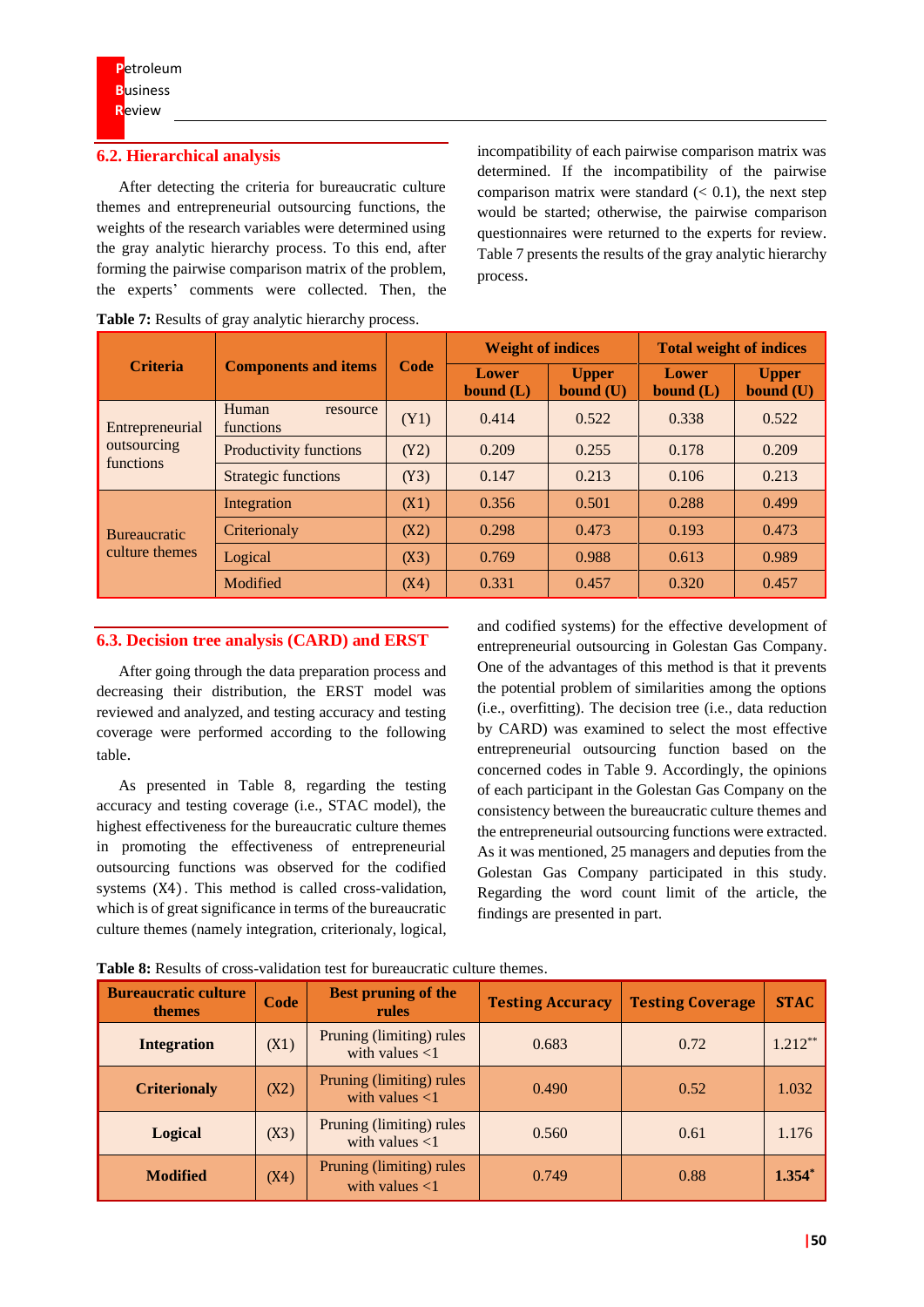

Volume 5, Issue 1 January 2021

**Table 9:** Experts' opinions on the consistency between the bureaucratic culture themes and the entrepreneurial outsourcing functions.

| <b>First participant</b>           |      | Integration    | Criterionaly   | Logical        | <b>Codified Systems</b> | <b>Second participant</b>           |      |                | Integration    |                |                         | Criterionaly | Logical | <b>Codified systems</b> |
|------------------------------------|------|----------------|----------------|----------------|-------------------------|-------------------------------------|------|----------------|----------------|----------------|-------------------------|--------------|---------|-------------------------|
|                                    |      | X1             | X <sub>2</sub> | X3             | <b>X4</b>               |                                     |      | X1             | X <sub>2</sub> | X3             | <b>X4</b>               |              |         |                         |
| <b>Human resource</b><br>functions | (Y1) | $\overline{4}$ | 3              | 3              | $\overline{4}$          | Human resource<br>functions         | (Y1) | $\overline{2}$ | 3              | 3              | $\overline{4}$          |              |         |                         |
| <b>Productivity functions</b>      | (Y2) | $\overline{2}$ | 3              | 3              | $\overline{4}$          | Productivity functions              | (Y2) | $\overline{2}$ | 1              | $\overline{2}$ | $\overline{4}$          |              |         |                         |
| <b>Strategic functions</b>         | (Y3) | 3              | $\overline{2}$ | $\overline{2}$ | $\overline{4}$          | <b>Strategic functions</b>          | (Y3) | $\overline{3}$ | $\mathbf{1}$   | 3              | $\overline{3}$          |              |         |                         |
| <b>Third participant</b>           |      | Integration    | Criterionaly   | Logical        | <b>Codified Systems</b> | <b>Fourth participant</b>           |      | Integration    | Criterionaly   | Logical        | <b>Codified systems</b> |              |         |                         |
|                                    |      | <b>X1</b>      | X <sub>2</sub> | X3             | <b>X4</b>               |                                     |      |                | <b>X2</b>      | X3             | <b>X4</b>               |              |         |                         |
| <b>Human resource</b><br>functions | (Y1) | 3              | $\overline{2}$ | 3              | $\overline{3}$          | Human resource<br>(Y1)<br>functions |      | $\overline{2}$ | 3              | 3              | $\overline{4}$          |              |         |                         |
| <b>Productivity functions</b>      | (Y2) | $\overline{2}$ | $\overline{3}$ | $\overline{3}$ | $\overline{2}$          | Productivity functions              | (Y2) | $\overline{4}$ | 1              | $\overline{2}$ | $\overline{4}$          |              |         |                         |
| <b>Strategic functions</b>         | (Y3) | $\overline{2}$ | $\overline{2}$ | 3              | $\overline{4}$          | <b>Strategic functions</b>          | (Y3) | $\overline{4}$ | 3              | 3              | $\overline{4}$          |              |         |                         |

After distributing the questionnaires and analyzing the participants' opinions in the quantitative section regarding the consistency between the bureaucratic culture themes and the entrepreneurial outsourcing functions, a decision-making matrix was formed to analyze the problem (i.e., detecting the most effective entrepreneurial outsourcing function). The participants' comments should first be converted into interval numbers to form a decision table for problem-solving. According to Equation (10) and Table 10, the total scores were determined and presented in Figure 3.

|  |  |  | Table 10: Significance of competitive criteria. |  |  |  |
|--|--|--|-------------------------------------------------|--|--|--|
|--|--|--|-------------------------------------------------|--|--|--|

| <b>Entrepreneurial outsourcing functions</b> | Code              | Sig.  | <b>Explanatory power</b> | <b>Priority</b> |
|----------------------------------------------|-------------------|-------|--------------------------|-----------------|
| Human resource functions                     | (Y1)              | 0.266 | 5.84                     | 3rd             |
| Productivity functions                       | (Y <sub>2</sub> ) | 0.294 | 6.117                    | 2nd             |
| <b>Strategic functions</b>                   | (Y3)              | 0.321 | 7 177                    | 1st             |

It can be noticed that the most effective entrepreneurial outsourcing functions in Golestan Province Gas Company were strategic functions (Y3),

productivity functions ( Y2 ), and human resource functions (Y1), respectively.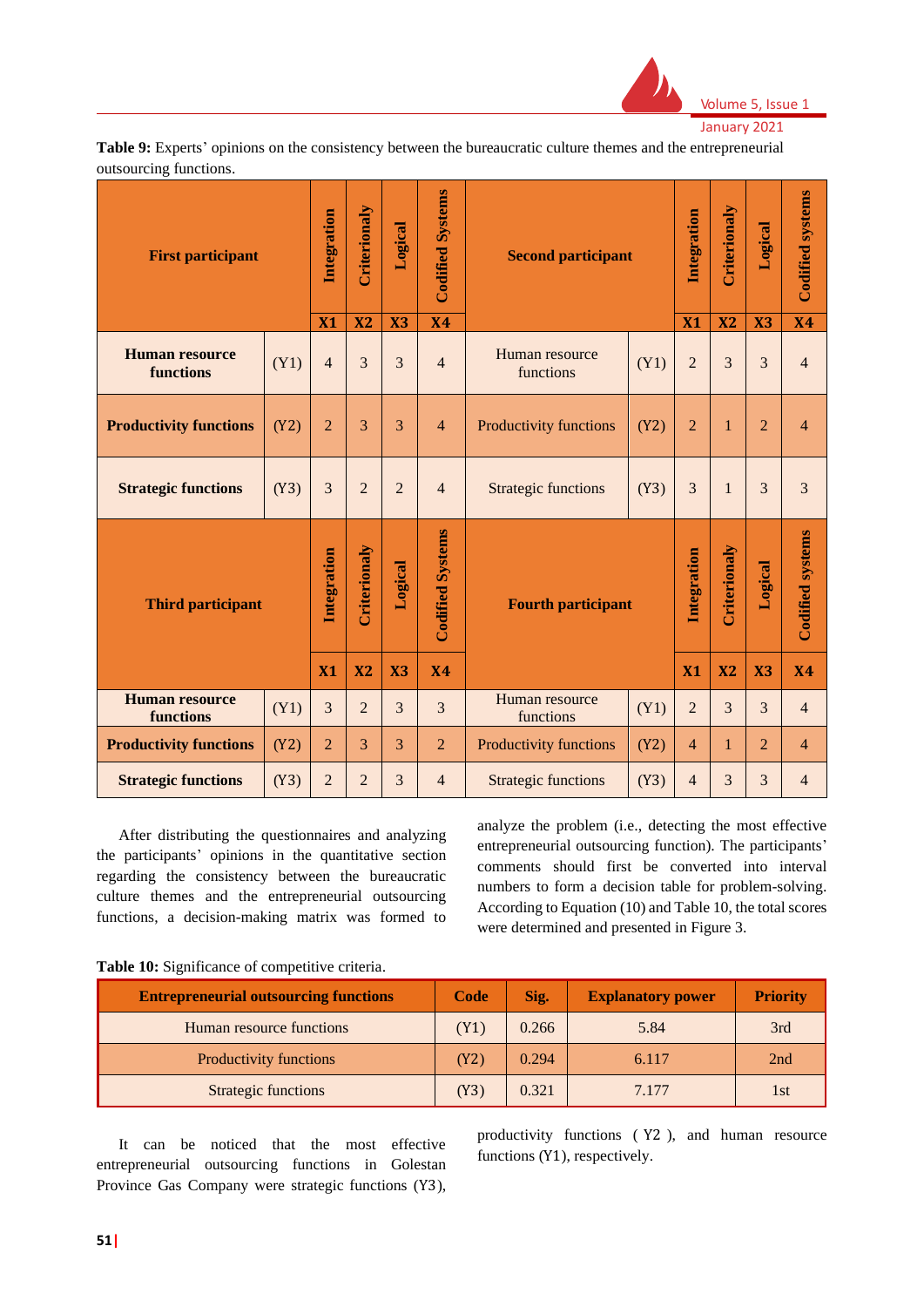

In other words, as shown in Figure 4, the independent and meaningful bureaucratic culture themes, which closely correlated with entrepreneurial outsourcing functions, were prioritized to select the essential features based on the CARD method as the basis of the decision tree analysis. Figure 4 presents the most effective entrepreneurial outsourcing functions in Golestan Gas Company. Accordingly, it is noticed that the most effective entrepreneurial outsourcing function is the strategic function. ERST was then used to determine the most effective entrepreneurial outsourcing function regarding the bureaucratic culture themes. In this analysis, the five-section cross-validation was used to form the decision rules of the ERST model. Following the pruning process, the rule-based model was developed, and the accuracy and coverage of the model were then calculated. Witlox and Tindmans (2004) noted that many decision-making rules raise problems in human's direct understanding and make the decisionmaking process difficult for decision-makers. In this model, the number of decision rules decreases in the pruning process regarding the accuracy and coverage rates. The accuracy and coverage rates (i.e., STAC) are used as criteria in the rule-pruning phase (Pai et al., 2010). The STAC value is equal to the sum of testing accuracy and testing coverage. Table 8 presents the best pruning rule policy, number of rules, testing coverage rate, and the STAC value. As tabulated in Table 11, codified systems (X4) are the best way (rule), i.e., the

best bureaucratic culture theme, to effectively promote entrepreneurial outsourcing functions so as to reach a competitive advantage since it has the largest values in terms of testing accuracy and testing coverage and the STAC value, compared to the other three bureaucratic culture themes.

In Table 11, given the higher percentage of the coefficient of agreement, the participants believe that the strategic functions of the bureaucratic culture themes should be focused on selecting the most effective entrepreneurial outsourcing function regarding the bureaucratic culture themes. Once more, to ensure selecting the most effective outsourcing function, the Gray analysis was used for the experts' opinion in Table 11. In Table 11, the results are converted into the distance decision matrix, which can be deduced from the following equation:

$$
\underline{\mathrm{Apr}}\left(\mathrm{G_q}\right)=\mathrm{U}\big\{Y\in\mathrm{U}\big|R(Y)\leq\mathrm{G_q}\big\}\tag{11}
$$

$$
\overline{\mathrm{Apr}}\big(\mathrm{G}_{\mathrm{q}}\big)=\cup\big\{Y\in\mathrm{U}\big|\mathrm{R}(Y)\geq\mathrm{G}_{\mathrm{q}}\big\}\tag{12}
$$

End 
$$
(G_q) = \bigcup \{ Y \in U | R(Y) \neq G_q \}
$$

\n
$$
= \{ Y \in U | R(Y) > G_q \}
$$
\n
$$
\bigcup \{ Y \in U | R(Y) < G_q \}
$$
\n(13)

 $G_q$  can be represented by a rough number in the corresponding lower and upper bounds: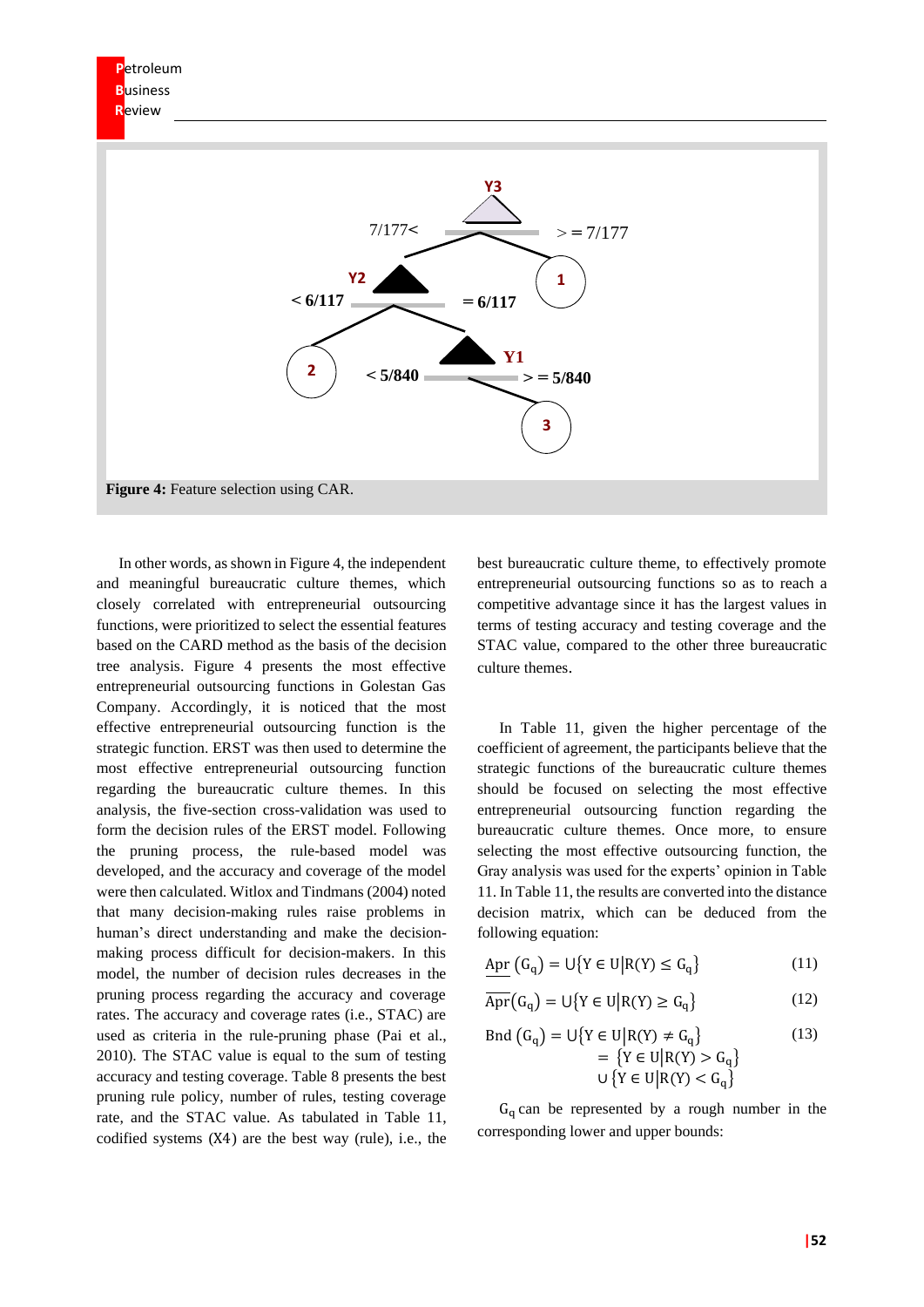

**Table 11:** Decision-making rules derived from X4 in the ERST model.

| <b>Decision rules</b>                                                                                                                                       | Agreement $(\% )$ |
|-------------------------------------------------------------------------------------------------------------------------------------------------------------|-------------------|
| (Strategic function) has the significance level of 0.32; hence, it is the most influential factor<br>in entrepreneurial outsourcing functions.              | 0.83              |
| (Productivity function) has the significance level of 0.294; hence, it is the second most<br>influential factor in entrepreneurial outsourcing functions.   | 0.69              |
| (Human resource function) has the significance level of 0.266; hence, it is the second most<br>influential factor in entrepreneurial outsourcing functions. | 0.42              |

Note: Given that  $(X4)$ , i.e., codified system, was the most important theme of bureaucratic culture and gained the highest degree of effectiveness in selecting the most effective entrepreneurial outsourcing function, among other bureaucratic culture themes (X1), (X2), and (X3), other decision-making rules must be derived from (X4). Then, the upper and lower bounds in the hierarchical analysis process were derived to determine the boundaries among the entrepreneurial outsourcing functions. Accordingly, a derivative, including the upper and lower bound integrals, is derived from the created function, using the following rule and directly providing the formula to calculate the integral derivative. The integral derivative  $\int_{n(x)}^{m(x)} h(t) dt$  is given by:

$$
\left(\int_{n(x)}^{m(x)}h(t)dt\right)'=m'(x).h\big(m(x)\big)-n'(x).h(n(x))
$$

It is a derivative of a function having an integral with a univariate function such as  $h(t)$  and bounds of x such as upper bound  $m(x)$ ) and lower bound  $n(x)$ . It equals the upper bound derivative multiplied by the function inside the integral whose variable is substituted by the upper bound minus the derivative of the lower bound, multiplied by the function inside the integral whose variable is substituted by the lower bound.

$$
\underline{\text{Lim}}(G_q) = \frac{1}{M_L} \sum R(y) | Y \in \underline{\text{Apr}}(G_q)
$$
\n(14)

$$
\overline{\text{Lim}}(G_q) = \frac{1}{M_U} \sum_{\text{N}} R(y) | Y \in \overline{\text{Apr}}(G_q)
$$
\n(15)

$$
RN(G_q) = [\underline{\text{Lim}}(G_q).\overline{\text{Lim}}(G_q)] \tag{16}
$$
  
where M and M are the values of  $\text{Arr}(G)$  are

where M and  $M<sub>L</sub>$  are the values of Apr  $(G<sub>a</sub>)$  and  $\overline{\text{Apr}}(G_q)$  respectively.

The lower and upper bounds determine the mean value of the elements related to the upper and lower approximations respectively, and the Rough boundary distance defines the difference between the bounds.

$$
IRBnd(G_q) = \overline{\text{Lim}}(G_q) - \overline{\text{Lim}}(G_q)
$$
 (17)

The Rough boundary distance expresses ambiguity so that a higher value indicates more ambiguity, while a smaller value shows higher accuracy. Accordingly, cognitive information can be expressed by Rough values.

According to the result of the distance decision matrix, the codified system X4 is the most important bureaucratic culture theme, which affects entrepreneurial outsourcing functions. The research items should be reanalyzed to perform Gray Vikor analysis. For this purpose, after forming the decision matrices, the positive ideal level  $(f_j^*)$  and the ideal negative level  $(f_j^-)$  should be determined in the form of the decision matrix criteria, as listed in Table 13.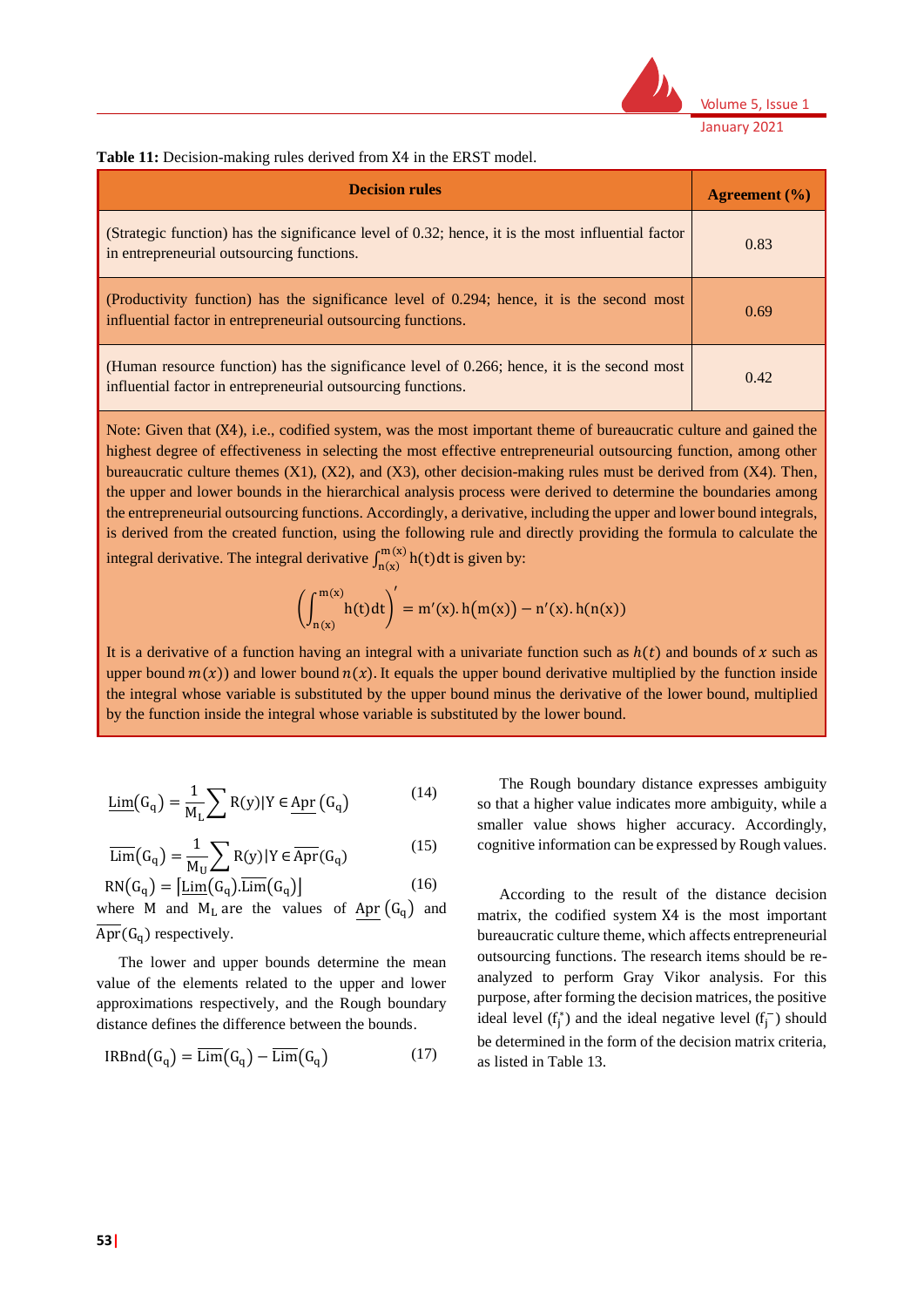|                                    |                | <b>Integration</b>         |                   |                         | <b>Criterionaly</b>  |                               | <b>Logical</b>          |                                                        | <b>Modified</b> |  |
|------------------------------------|----------------|----------------------------|-------------------|-------------------------|----------------------|-------------------------------|-------------------------|--------------------------------------------------------|-----------------|--|
|                                    |                | X1                         |                   | <b>X2</b>               |                      | X3                            |                         | <b>X4</b>                                              |                 |  |
| <b>Components</b>                  | <b>Items</b>   | $\Theta$<br>bound<br>Lower | E)<br>Upper bound | $\Theta$<br>Lower bound | (U<br>bound<br>Upper | $\bigoplus$<br>bound<br>Lower | $\Theta$<br>Upper bound | $\ominus$<br>bound<br>Lower                            | Upper bound (U) |  |
| <b>Human resource</b><br>functions | <b>Y1</b>      | 26.15                      | 27.17             | 27.80                   | 29.20                | 25                            | 28                      | 29                                                     | 31              |  |
| <b>Productivity</b><br>functions   | Y2             | 28.55                      | 30.07             | 28.17                   | 30.45                | 27.56                         | 29.19                   | 26.17                                                  | 28.10           |  |
| <b>Strategic</b><br>functions      | Y <sub>3</sub> | 26.76                      | 28.11             | 28.51                   | 30.76                | 26.15                         | 27.96                   | 17.12                                                  | 30.02           |  |
|                                    |                |                            |                   |                         |                      |                               |                         | The most effective items regarding research components |                 |  |

**Table 12:** The distance analysis matrix of decision analysis.

|  |  | Table 13: Determining positive and negative ideals |  |  |  |
|--|--|----------------------------------------------------|--|--|--|
|  |  |                                                    |  |  |  |

| I Items of bureaucratic culture | <b>Integration</b> | <b>Criterionaly</b> | <b>Logical</b> | <b>Modified</b> |
|---------------------------------|--------------------|---------------------|----------------|-----------------|
|                                 | X1                 | X <sub>2</sub>      | X <sub>3</sub> | <b>X4</b>       |
| $(f_i^*)$                       | 28.39              | 20.28               | 23.17          | 30.12           |
| $(f_i^-)$                       | 16.22              | 15.72               | 14.20          | 17.18           |

As shown, none of the items has a higher negative ideal than the positive ideal, indicating the effectiveness of all the bureaucratic culture themes in the entrepreneurial outsourcing functions. Once more, it was confirmed that the codified systems are the most important bureaucratic culture theme with a degree of desirability higher than the other bureaucratic culture themes, implying the most critical role of the codified systems among all the other bureaucratic culture themes regarding entrepreneurial outsourcing functions. To detect the most effective entrepreneurial outsourcing function regarding the bureaucratic culture themes, the standard analysis Q is a measure of the Gray Vikor analysis. In this regard,  $S_i^U$ ,  $S_i^L$ ,  $R_i^L$ , and  $S_i^L$  should be determined based on the following equation. Then, the main component of the Gray Vikor analysis (i.e., Q) needs to be determined. Table 14 presents the results of the calculations.

$$
S_i^U = \sum_{j \in B} W_j^U \left( \frac{f_j^* - f_{ij}^L}{f_j^* - f_j^-} \right) + \sum_{j \in B} W_j^U \left( \frac{f_{ij}^U - f_j^*}{f_j^- - f_j^*} \right)
$$
(18)

$$
R_{i}^{L} = \max_{j} \begin{cases} W_{j}^{L} \frac{f_{j}^{*} - f_{ij}^{U}}{f_{j}^{*} - f_{j}^{-}} | j \in B \\ W_{j}^{L} \frac{f_{ij}^{L} - f_{j}^{*}}{f_{j}^{-} - f_{j}^{*}} | j \in C \end{cases}
$$
\n
$$
R_{i}^{U} = \max_{j} \begin{cases} W_{j}^{U} \frac{f_{j}^{*} - f_{ij}^{L}}{f_{j}^{*} - f_{j}^{-}} | j \in B \\ W_{j}^{U} \frac{f_{ij}^{U} - f_{j}^{*}}{f_{j}^{-} - f_{j}^{*}} | j \in C \end{cases}
$$
\n(20)

where  $W_j^L$  is the lower bound, and  $W_j^U$  is the upper bound of the weight for each criterion. The next step is to calculate the values  $[Q_i^L Q_i^U]$ .

$$
Q_i^L = \nu \left( \frac{S_i^L - S^*}{S^* - S^*} \right) + (1 - \nu) \left( \frac{R_i^L - R^*}{R^* - R^*} \right) \tag{21}
$$

$$
Q_i^U = v \left( \frac{S_i^U - S^*}{S^- - S^*} \right) + (1 - v) \left( \frac{R_i^U - R^*}{R^- - R^*} \right)
$$
(22)  

$$
S^* - \text{Min } S_i^L S^- - \text{Max } S_i^U R^* - \text{Min } R_i^L R^* -
$$

 $S^* = Min_i S_i^L$ ,  $S^- = MaxS_i^U$ ,  $R^* = Min_i R_i^L$ ,  $R^* =$  $Max_i R_i^U$ , and Q are a cumulative item.

In this equation, ν represents the weight of the maximum standard policy, and  $\nu \in [0.1]$ : usually,  $\nu =$ 0.5. Now, it is time to rank the options based on S, R,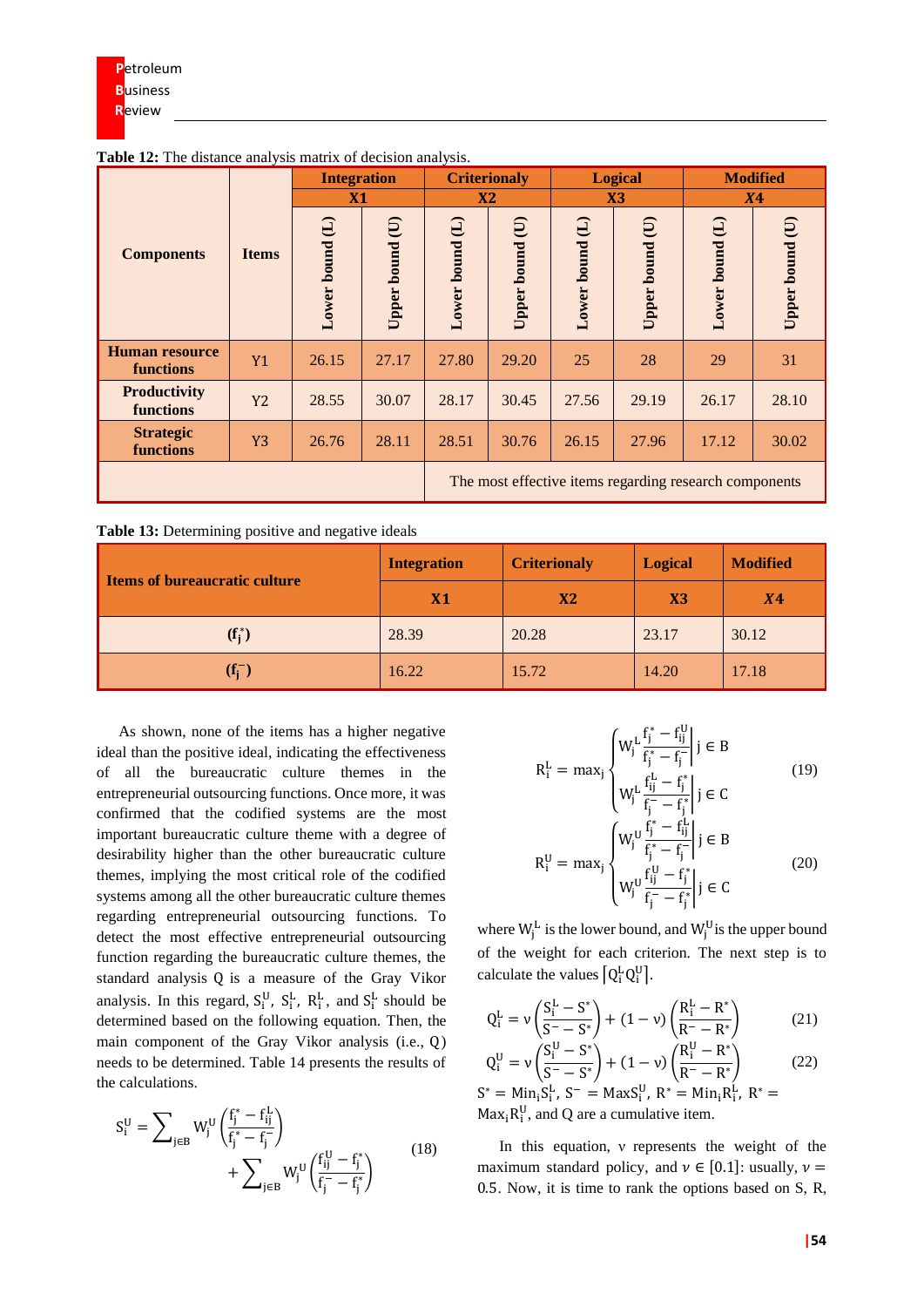

and Q. Since the Gray Vikor analysis method provides distance weights for the research options, it is not possible to simply rank the items based on Q. There are several methods to rank distance weights, one of which is described below and is used in the present study.

$$
A = [a_1, a_2]; B[b_1, b_2]
$$
 (23)

$$
C = [c_1, c_2] = A - B = [a_1 - b_2, a_2 - b_1]
$$
 (24)

IF 
$$
\frac{|c_1|}{c_2 - c_1} < \frac{|c_2|}{c_2 - c_1} \rightarrow \text{Then } A > B
$$
 (25)

$$
IF \frac{|c_1|}{c_2 - c_1} < \frac{|c_2|}{c_2 - c_1} \to \text{Then } A \le B
$$
 (26)

| <b>Entrepreneurial outsourcing</b><br><b>functions</b> | Code           | $S_i^U$         | $S_i^L$  | $R_i^U$  | $R_i^L$  | $Q_i^U$   | $Q_i^L$   |
|--------------------------------------------------------|----------------|-----------------|----------|----------|----------|-----------|-----------|
| <b>Human resource functions</b>                        | Y1             | 1.772615        | 2.891726 | 0.412909 | 0.781781 | 8200198/0 | 0.8200198 |
| <b>Productivity functions</b>                          | Y2             | 1.506732        | 2.321728 | 0.377716 | 0.534266 | 6944381/0 | 0.6944381 |
| <b>Strategic functions</b>                             | Y <sub>3</sub> | 1.112168        | 2.281777 | 0.352718 | 0.493090 | 6182734/0 | 0.6182734 |
| <b>Assessment criteria</b>                             |                | Criterion level |          | $S^*$    | $S^-$    | $R^*$     | $R^-$     |
|                                                        |                | Criterion value |          | 0.700286 | 3.172677 | 0.526359  |           |

**Table 14:** Item analysis of Gray Vikor analysis method.

The analytic criterion Q was selected as a measure of the Gray Vikor analysis, and the highest rate of Q is obtained for the human resources function in entrepreneurial outsourcing. However, according to the analytical process and the instructions on such analysis, the inverse of the Rough analysis should be used as the most effective component since the lowest rates of Q indicate the influence of bureaucratic culture themes on the entrepreneurial outsourcing components. Accordingly, the lowest rate of the entrepreneurial outsourcing component was obtained for the strategic functions Y3 , suggesting the significant role of bureaucratic culture themes in entrepreneurial outsourcing functions. In other words, regarding the bureaucratic culture themes, especially the codified systems, Golestan Gas Company receives the most incredible benefits from the strategic functions of entrepreneurial outsourcing. This finding is consistent with the results in Table 11, i.e., ERST, which implies the significance of strategic outsourcing functions for the codified systems in bureaucratic culture themes.

### **7. Conclusions**

Outsourcing in entrepreneurship is a new theoretical concept in entrepreneurship, which has been a hotbed of research. Unlike the previous research frameworks examining the relationship between organizational

**55|**

culture and organizational entrepreneurship, the present study adopted the content analysis of the bureaucratic culture themes and entrepreneurial outsourcing components using the ERST to select the most effective entrepreneurial outsourcing function affecting the bureaucratic culture themes. According to the findings, among the bureaucratic culture themes in Golestan Province Gas Company, the codified systems governing the company's organizational culture are the most crucial cultural approach, affecting internal and external procedures at strategic levels. The codified systems of the bureaucratic culture include a set of subsystems, which in addition to having well-codified and purposeful communication with other sectors, contribute to the development of effective communication processes using the immediate feedback from information received from intelligent information networks. In other words, the codified systems in bureaucratic culture express interactive communication to promote effectiveness in information circulation functions so as to promote learning in the company. Information sharing and the convergence of interpersonal experiences are the main advantages of this bureaucratic culture theme, which can stimulate the strategic functions of entrepreneurial outsourcing to be more effective.

Given that the strategic function was the most effective entrepreneurial outsourcing function in the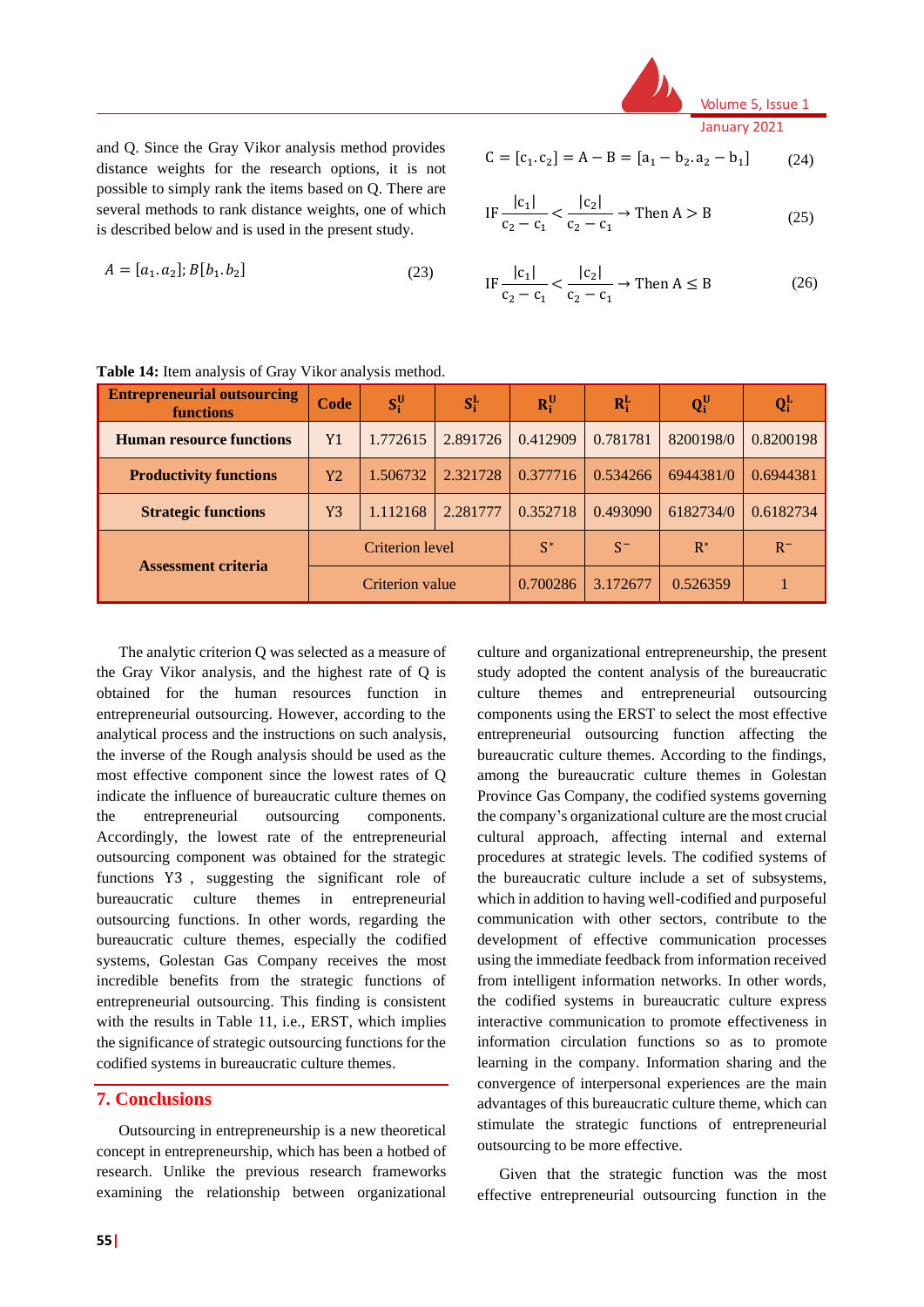**P**etroleum **B**usiness **R**eview

concerned gas company, it was also found that the intersection of the codified systems was a factor motivating the effect of this entrepreneurial outsourcing dimension further. In analyzing the findings, the existence of codified systems further promotes the strategic approaches to the competitive advantage resulting from entrepreneurial outsourcing since this entrepreneurial outsourcing function contributes to the company using strategic planning levels so as to promote creativity by sharing information and increasing the level of innovation and create more learning and knowledge by experts outside the company. From an operational and service perspective, the arousal of competitive ideas and innovations in the company can significantly help the company respond to rapid environmental changes, promote agility in the company, and reduce state ownership by eliminating some structural layers and procedures and reducing hierarchical positions. Moreover, it can increase the level of citizens' involvement based on the codified systems and information circulation from inside to outside and outside to inside, and this would further promote the company's development functions in terms of sustainability, i.e., the nature of the entrepreneurial outsourcing model. The findings are in line with those reported by Edwardson et al. (2019), Gorsgard et al. (2016), and Farhangi et al. (2009). According to the findings and regarding the contrast between a state perspective and the executive processes such as moneymaking from a private perspective, Golestan Gas Company should institutionalize a contingent culture subjected to flexibility approaches and procedures in the form of codified values and symbols in individuals and organizational structures so as to gradually promote the strategic perception between the company and employees and increase synergy and integration at an effectiveness level such as entrepreneurship.

On the other hand, entrepreneurship development requires consultants outside the organization for the organizational culture dimensions to promote the innovative perception of human resources while addressing greater productivity. In this regard, developing competitive strategies in a similar vein with entrepreneurial dimensions requires a link between culture and strategy under the theories connecting the content dimensions of an organizational structure. To this end, breaking the reference frameworks and exploiting cultural storytelling and symbolism would contribute to such consistency even under a bureaucratic culture.

#### **References**

- Banerjee, A., Hanna, R., Kyle, J., Olken, B. A., and Sumarto, S. (2019). Private outsourcing and competition: subsidized food distribution in Indonesia, Journal of Political Economy, 127(1), 101–137.
- Belak, J. (2016). Management and governance: organizational culture in relation to enterprise life cycle, Kybernetes, 45(4): 680–698. [https://doi.org/10.1108/K-04-2014-0082.](https://doi.org/10.1108/K-04-2014-0082)
- Bhuiyan, F., Baird, K., Munir, R. (2020). The association between organizational culture, CSR practices and organizational performance in an emerging economy, Meditari Accountancy Research, [https://doi.org/10.1108/MEDAR-09-2019-0574.](https://doi.org/10.1108/MEDAR-09-2019-0574)
- Bruccoleri, M., Perrone, G., Mazzola, E., and Handfield, R. (2019). The magnitude of a product recall: offshore outsourcing vs. captive offshoring effects, International Journal of Production Research, 57(13): 4211–4227.
- Choudhry, A, Z. (2014). Application outsourcing governance model. Master's Thesis in information, Linnaeus University.
- Dehghani Poudeh, H., Cheshmberah, M., Torabi, H., Karimi Gavareshki, M., Hosnavi, R. (2017). Determining and prioritizing the influence indices for the CoPS R & D projects outsourcing (a study on Aviation Industries Organization, Iran). Journal of Technology Development Management, 5(3): 139–168 (In Persian).
- Dwiyanto, A. (2011). Mengembalikan Kepercayaan Publik Melalui Reformasi Birokrasi. Jakarta: PT. Gramedia Pustaka Utama.
- Edvardsson, I, R., Durst, S., Oskarsson, G, K. (2019). Strategic outsourcing in SMEs, Journal of Small Business and Enterprise Development, 27(1): 73– 84. [https://doi.org/10.1108/JSBED-09-2019-](https://doi.org/10.1108/JSBED-09-2019-0322) [0322.](https://doi.org/10.1108/JSBED-09-2019-0322)
- Farhangi Farghani, N., Abbasnejad, T., Ghafournia, M. (2019). Evaluation of outsourcing activities of the subscribers services sector of water and wastewater company based on the system dynamic approach: Hormozgan Province. Industrial Management Journal, 11(1): 111–132. (In Persian).
- Forouharfar A. (2020) Entrepreneurial bureaucracy. in: Farazmand A. (eds) Global Encyclopedia of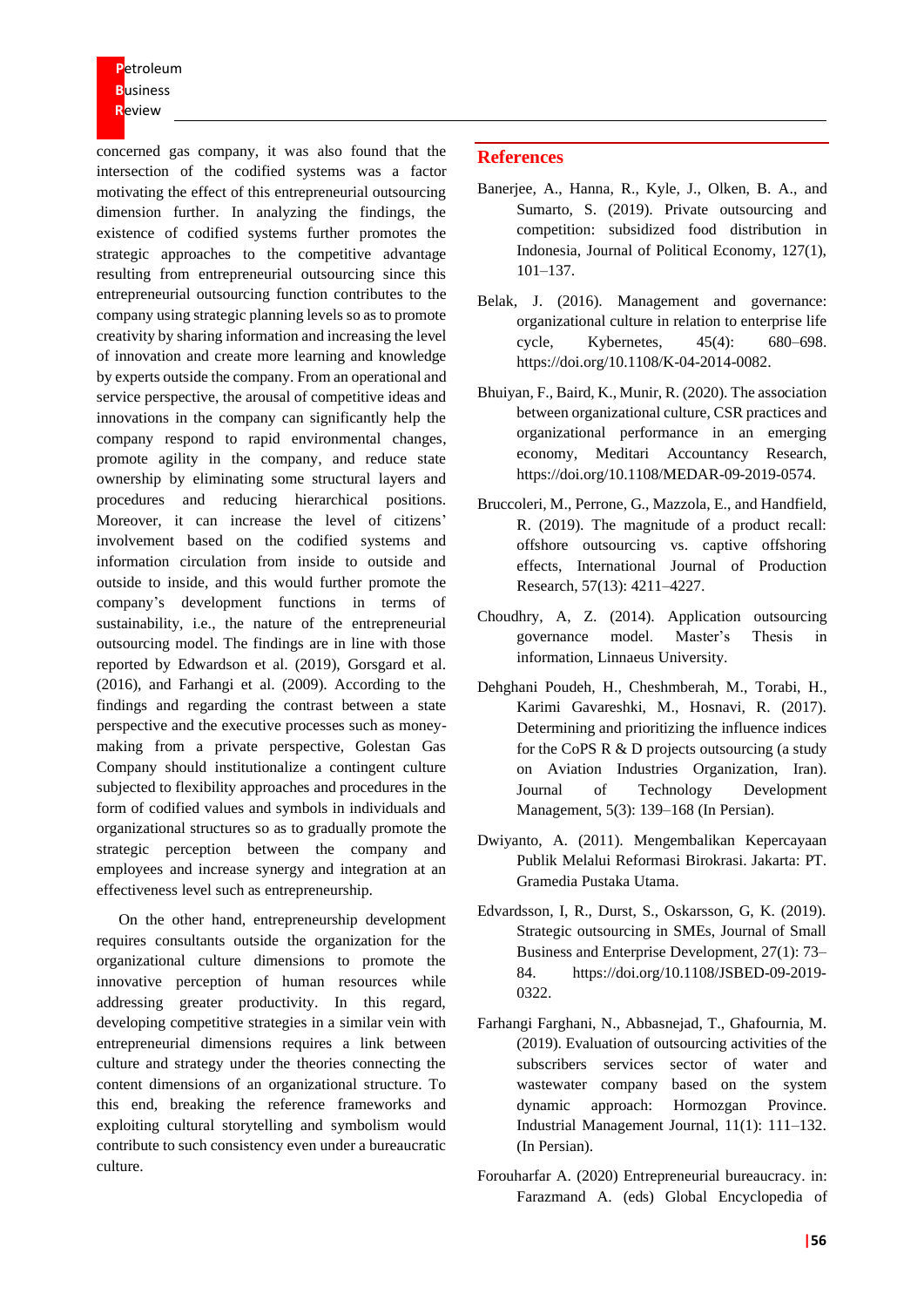

Public Administration, Public Policy, and Governance. Springer, Cham.

- Franco-Rodriguez, C., and Rivera, C. F. (2019). Entrepreneurial spirit in family business successors: the case of Mexico. in Handbook of Research on Ethics, Entrepreneurship, and Governance in Higher Education (pp. 398–413). IGI Global.
- Gayarre, J, L. (1992). From bureaucratic company to entrepreneurial management: a process of change, The International Executive, 34(1): 81–101. https://doi.org/10.1002/tie.5060340108.
- Ghaffari, R., Rostamniya, Y. (2017). Organizational social inertia and laziness; dysfunctions of the bureaucratic organizational culture, Journal of Public Administration, 9(2): 307–332. (In Persian).
- Ghasemi E, Mohajerani A, haghighian M. (2020). Investigating the effects of social components and institutional environment on agricultural entrepreneurship development (Case Study: Fasa city). Hafthesar, 8(31):75–83 (In Persian) .
- Globerman, S. and Vining, A. R. (2017). The outsourcing decision: a strategic framework. In Global Outsourcing Strategies (pp. 27–40). Routledge.
- Goldschmidt, D. and Schmieder, J. F. (2017). The rise of domestic outsourcing and the evolution of the German wage structure, The Quarterly Journal of Economics, 132(3), 1165–1217.
- Gross, A., Holtzblatt, M., Javalgi, R. (2013). Professional occupations, knowledge-driven firms, and entrepreneurship: a national and regional analysis, Business Economic, 48(2): 246–259. [https://doi.org/10.1057/be.2013.22.](https://doi.org/10.1057/be.2013.22)
- Größler, A., Timenes Laugen, B., Arkader, R., Fleury, A. (2013). Differences in outsourcing strategies between firms in emerging and in developed markets, International Journal of Operations and Production Management, 33(3): 296–321. [https://doi.org/10.1108/01443571311300791.](https://doi.org/10.1108/01443571311300791)
- Hosseni, S, H. and Baddast, B. (2011),Study of relationship between organizational culture and organizational entrepreneurship in Mallet Bank of Golestan Province, Journal of Cultural Management, 5(4): 100–114. (In Persian).
- Jain, A, K. (2015). Volunteerism and organizational

January 2021 culture: relationship to organizational commitment and citizenship behaviors in India, Cross-Cultural Management: An International Journal, 22(1): 116–144. [https://doi.org/10.1108/CCM-11-2013-0167 .](https://doi.org/10.1108/CCM-11-2013-0167)

Volume 5, Issue 1

- Karakasnaki, M., Psomas, E., and Bouranta, N. (2019). The interrelationships among organizational culture and service quality under different levels of competitive intensity: an application in the shipping industry, International Journal of Quality and Service Sciences, 11(2): 217–234. [https://doi.org/10.1108/IJQSS-10-2017-0096.](https://doi.org/10.1108/IJQSS-10-2017-0096)
- Karlsson, M., Denk, T., and Åström, J. (2018). Perceptions of organizational culture and value conflicts in information security management, Information, and Computer Security, 16(2): 213– 229.
- Korsgaard, S., Anderson, A. and Gaddefors, J. (2016). Entrepreneurship as resourcing: towards a new image of entrepreneurship in a time of financial, economic and socio-spatial crisis, Journal of Enterprising Communities: People and Places in the Global Economy, 10(2):178–202. [https://doi.org/10.1108/JEC-03-2014-0002 .](https://doi.org/10.1108/JEC-03-2014-0002)
- Kumar, N., Sharma, D, D. (2018). The role of organizational culture in the internationalization of new ventures, International Marketing Review, 35(5): 806–832. [https://doi.org/10.1108/IMR-09-](https://doi.org/10.1108/IMR-09-2014-0299) [2014-0299.](https://doi.org/10.1108/IMR-09-2014-0299)
- Martín-Rojas, R., Fernández-Pérez, V. and García-Sánchez, E. (2017). We are encouraging organizational performance through the influence of technological distinctive competencies on components of corporate entrepreneurship, International Entrepreneurship and Management Journal, 13(2): 397–426, [https://doi.org/10.1007/s11365-016-0406-7 .](https://doi.org/10.1007/s11365-016-0406-7)
- Moghimi, S., M. (2010). Transformation of public management culture from bureaucratic culture to entrepreneurial culture (case study: Ministry of Energy Headquarters), Scientific Journal of Business Strategies-Daneshvar (Former Behavior), 8(41): 293–310. (In Persian).
- Molnar, A. (2018). Strategic management and innovative applications of e-government. IGI Global, Hershey.
- Monavarian A, Ahmadi-Tonekaboni M. (2012). The effect of organizational culture on entrepreneurial